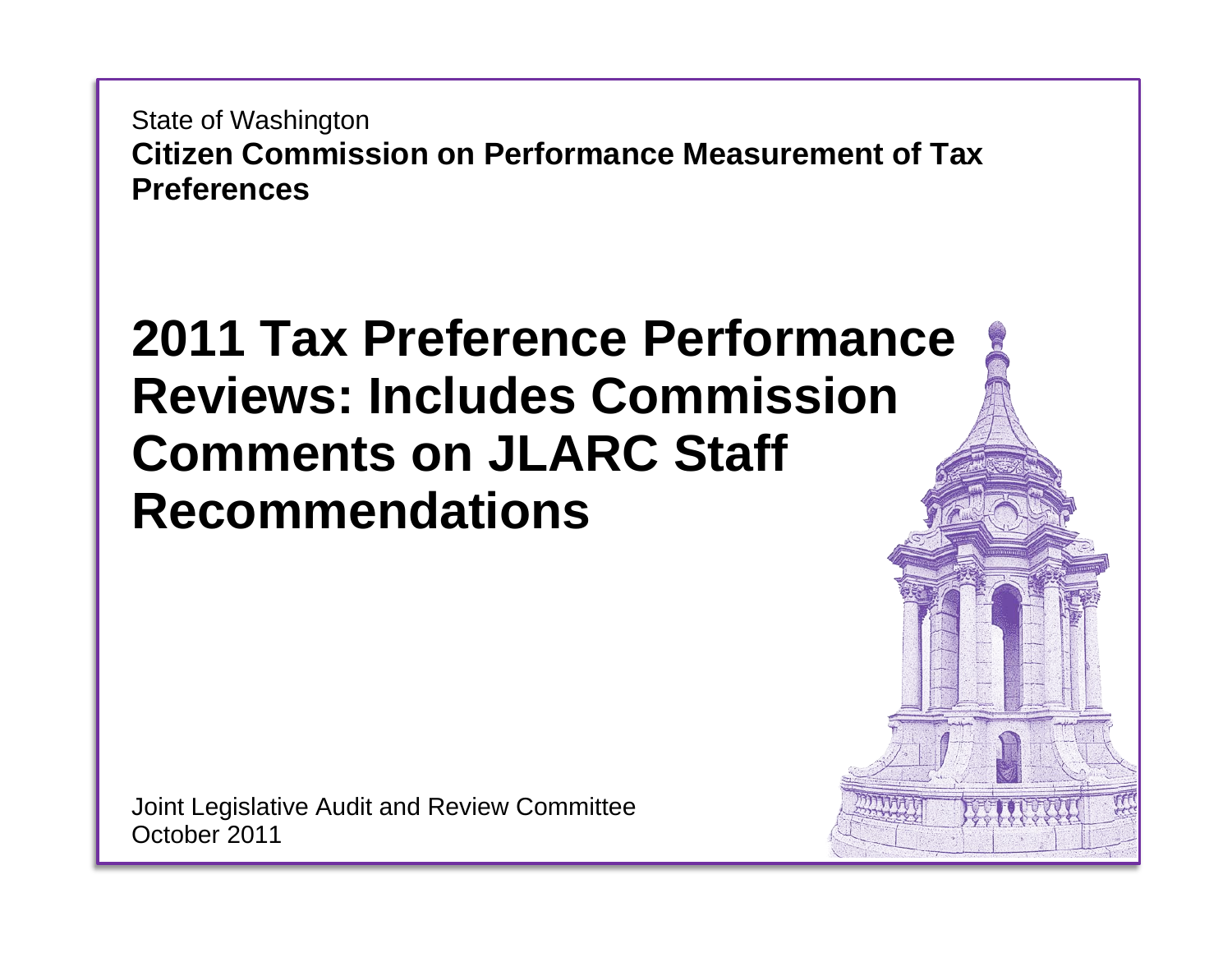## **TABLE OF CONTENTS**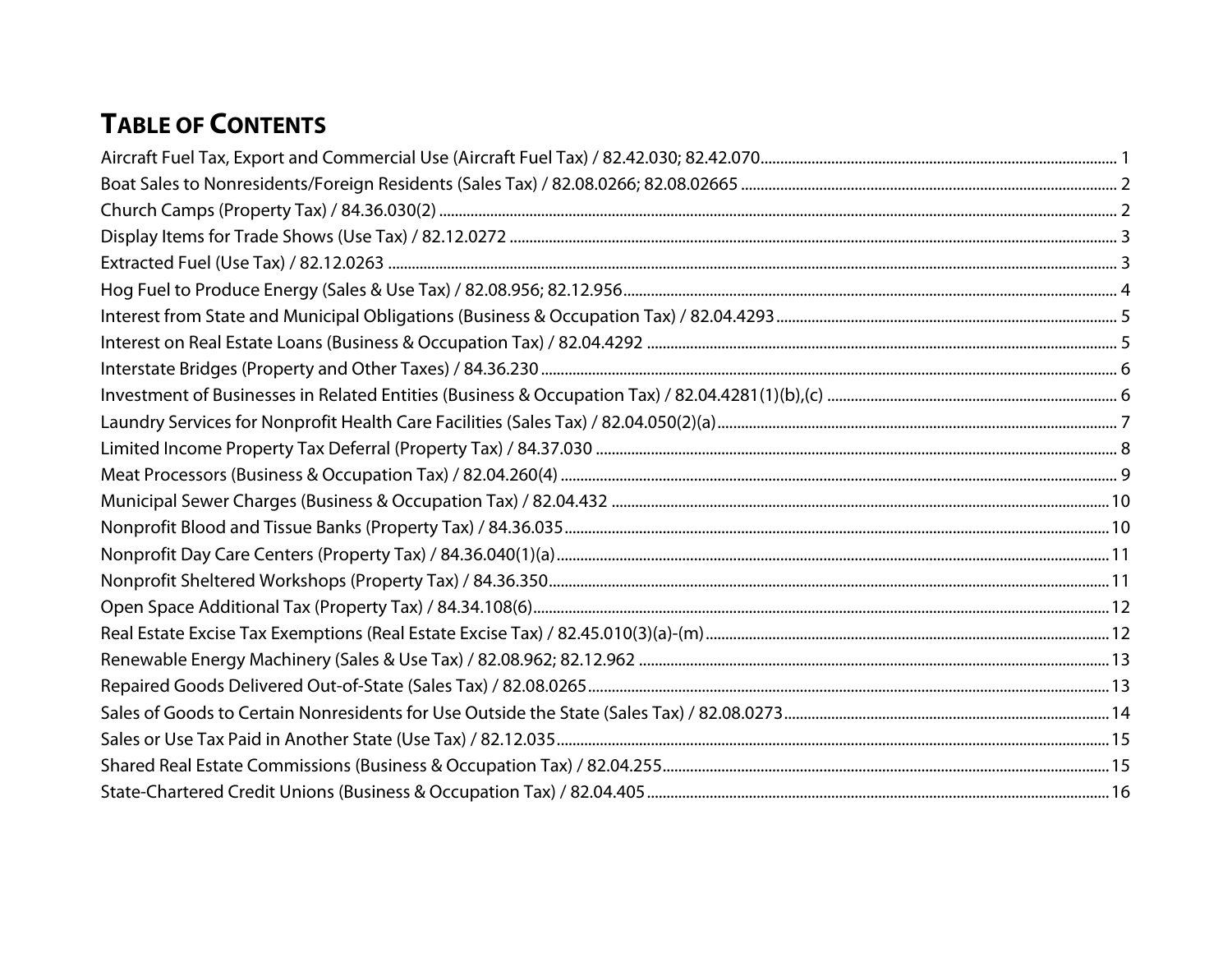<span id="page-2-0"></span>

| <b>Summary of 2011 Tax Preference Performance Reviews</b>                                                                                                                                                                                                     |                                                                                                                                                                                                                                                                                                                                                                                                                                                           |                                                          |                                                                                                                                                                    |
|---------------------------------------------------------------------------------------------------------------------------------------------------------------------------------------------------------------------------------------------------------------|-----------------------------------------------------------------------------------------------------------------------------------------------------------------------------------------------------------------------------------------------------------------------------------------------------------------------------------------------------------------------------------------------------------------------------------------------------------|----------------------------------------------------------|--------------------------------------------------------------------------------------------------------------------------------------------------------------------|
| <b>What the Preference Does</b>                                                                                                                                                                                                                               | <b>Public Policy Objective</b>                                                                                                                                                                                                                                                                                                                                                                                                                            | <b>Estimated</b><br><b>Beneficiary</b><br><b>Savings</b> | <b>JLARC Staff</b><br>Recommendation                                                                                                                               |
|                                                                                                                                                                                                                                                               | Aircraft Fuel Tax, Export and Commercial Use (Aircraft Fuel Tax) / 82.42.030; 82.42.070                                                                                                                                                                                                                                                                                                                                                                   |                                                          | Detail on page 19                                                                                                                                                  |
| Exempts certain purchases of<br>aircraft fuel from aircraft fuel<br>tax.                                                                                                                                                                                      | The Legislature did not specifically state the public policy objectives of<br>the preferences.<br>JLARC infers two possible objectives:<br>To structure the preferences so the parties that benefited from the<br>1)<br>expenditure of aircraft fuel tax receipts were the ones that paid the<br>tax.<br>To comply with U.S. Constitutional prohibitions on taxing goods<br>2)<br>in interstate or foreign commerce and taxing the federal<br>government. | \$299.9 million<br>in 2011-13<br>Biennium                | Review and clarify: Because<br>parties that currently are<br>exempt from paying the<br>aircraft fuel tax benefit from<br>the expenditures of fuel tax<br>receipts. |
| <b>Commission Comment:</b> The Commission endorses the recommendation and encourages the Legislature to state the public policy objectives of the<br>preference and narrow the scope of the preference commensurate with the stated public policy objectives. |                                                                                                                                                                                                                                                                                                                                                                                                                                                           |                                                          |                                                                                                                                                                    |

**Rationale**: The JLARC staff study indicates that there are two implied public policy objectives for this preference. The first is that parties benefiting from the expenditure of aircraft fuel tax receipts were the ones that paid the tax. This implied public policy objective is not being met. The second implied public policy objective was to comply with U.S. Constitutional prohibitions on taxing goods in interstate commerce. However, in many instances the tax could be levied and comply with the U.S. Constitution provided that credit was provided for taxes paid in other states.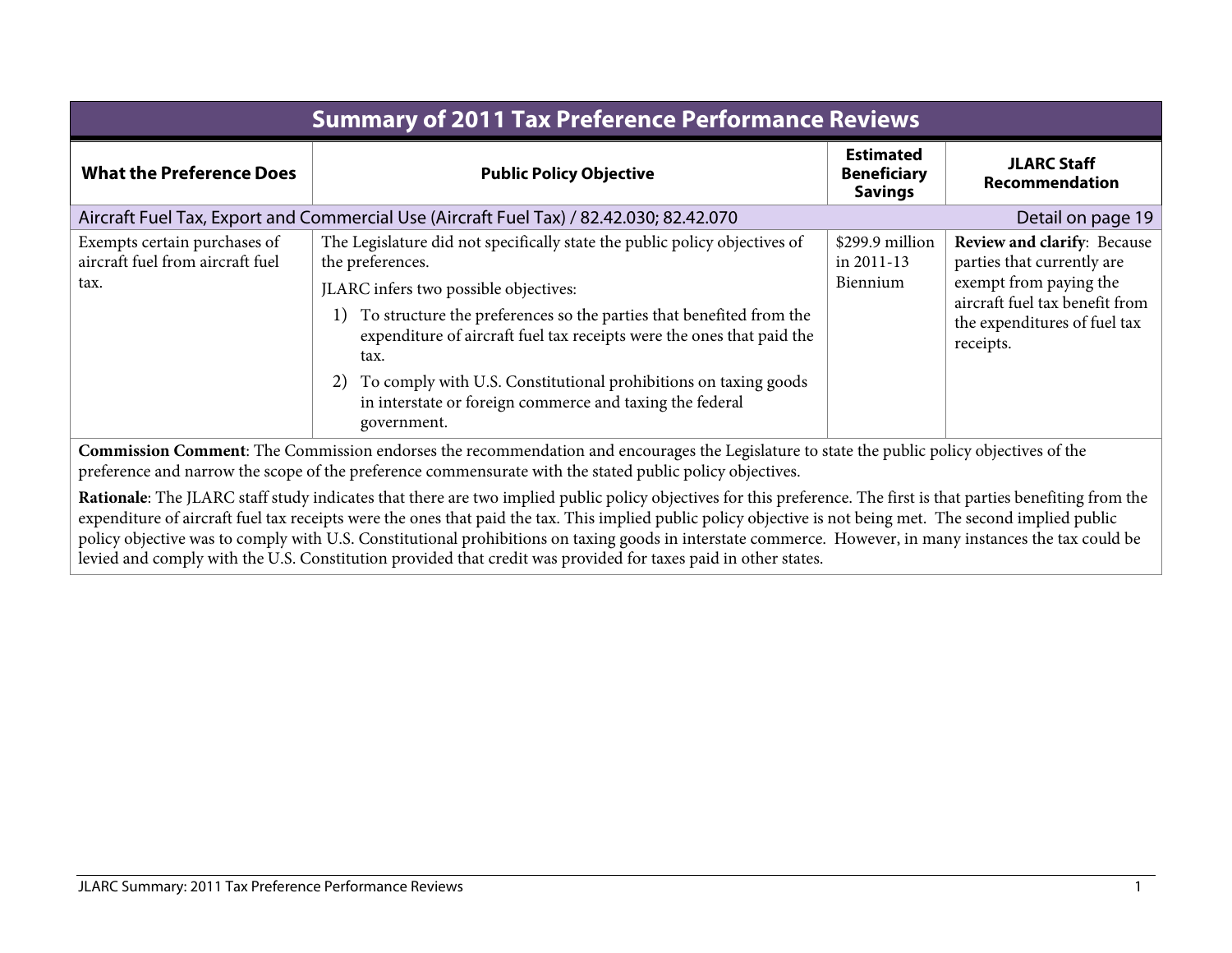<span id="page-3-1"></span><span id="page-3-0"></span>

| <b>Summary of 2011 Tax Preference Performance Reviews</b>                                                                                              |                                                                                                                                                                                                                                                                                                                                                                                                                                                                                                            |                                                          |                                                                                                                                                                                                                       |
|--------------------------------------------------------------------------------------------------------------------------------------------------------|------------------------------------------------------------------------------------------------------------------------------------------------------------------------------------------------------------------------------------------------------------------------------------------------------------------------------------------------------------------------------------------------------------------------------------------------------------------------------------------------------------|----------------------------------------------------------|-----------------------------------------------------------------------------------------------------------------------------------------------------------------------------------------------------------------------|
| <b>What the Preference Does</b>                                                                                                                        | <b>Public Policy Objective</b>                                                                                                                                                                                                                                                                                                                                                                                                                                                                             | <b>Estimated</b><br><b>Beneficiary</b><br><b>Savings</b> | <b>JLARC Staff</b><br>Recommendation                                                                                                                                                                                  |
|                                                                                                                                                        | Boat Sales to Nonresidents/Foreign Residents (Sales Tax) / 82.08.0266; 82.08.02665                                                                                                                                                                                                                                                                                                                                                                                                                         |                                                          | Detail on page 31                                                                                                                                                                                                     |
| Provides sales tax exemptions to<br>residents from other states and<br>countries when they purchase<br>and take possession of boats in<br>Washington.  | The Legislature did not specifically state the public policy objectives of<br>the preferences.<br>The implied intent is to support sales of boats in Washington by<br>removing a disincentive for nonresidents and foreign residents to<br>purchase and take possession of boats in-state.                                                                                                                                                                                                                 | \$13.7 million<br>in 2011-13<br>Biennium                 | <b>Continue:</b> Because the<br>preferences are meeting the<br>implied public policy<br>objective of removing a<br>disincentive for<br>nonresidents to purchase<br>and take delivery of boats in<br>Washington.       |
|                                                                                                                                                        | Commission Comment: Commission endorses the JLARC staff recommendation.                                                                                                                                                                                                                                                                                                                                                                                                                                    |                                                          |                                                                                                                                                                                                                       |
| Church Camps (Property Tax) / 84.36.030(2)                                                                                                             |                                                                                                                                                                                                                                                                                                                                                                                                                                                                                                            |                                                          | Detail on page 45                                                                                                                                                                                                     |
| Exempts from property tax<br>camps owned by nonprofit<br>churches, denominations, or<br>organizations whose<br>membership is comprised of<br>churches. | The Legislature did not specifically state the public policy objective of<br>the preference.<br>JLARC infers two public policy objectives:<br>To ensure that church camps conducted for sectarian purposes are<br>1)<br>treated consistently for tax purposes with nonprofit camps<br>conducted for nonsectarian purposes.<br>The Legislature may have wanted to support church camps in the<br>2)<br>same manner it has supported other nonprofit organizations that<br>provide social services to youth. | \$6.9 million in<br>$2011 - 13$<br>Biennium              | <b>Continue:</b> Because the<br>preference is fulfilling the<br>implied public policy<br>objective of ensuring that<br>church camps are being<br>treated consistently for tax<br>purposes with nonsectarian<br>camps. |
|                                                                                                                                                        | Commission Comment: Commission endorses the JLARC staff recommendation.                                                                                                                                                                                                                                                                                                                                                                                                                                    |                                                          |                                                                                                                                                                                                                       |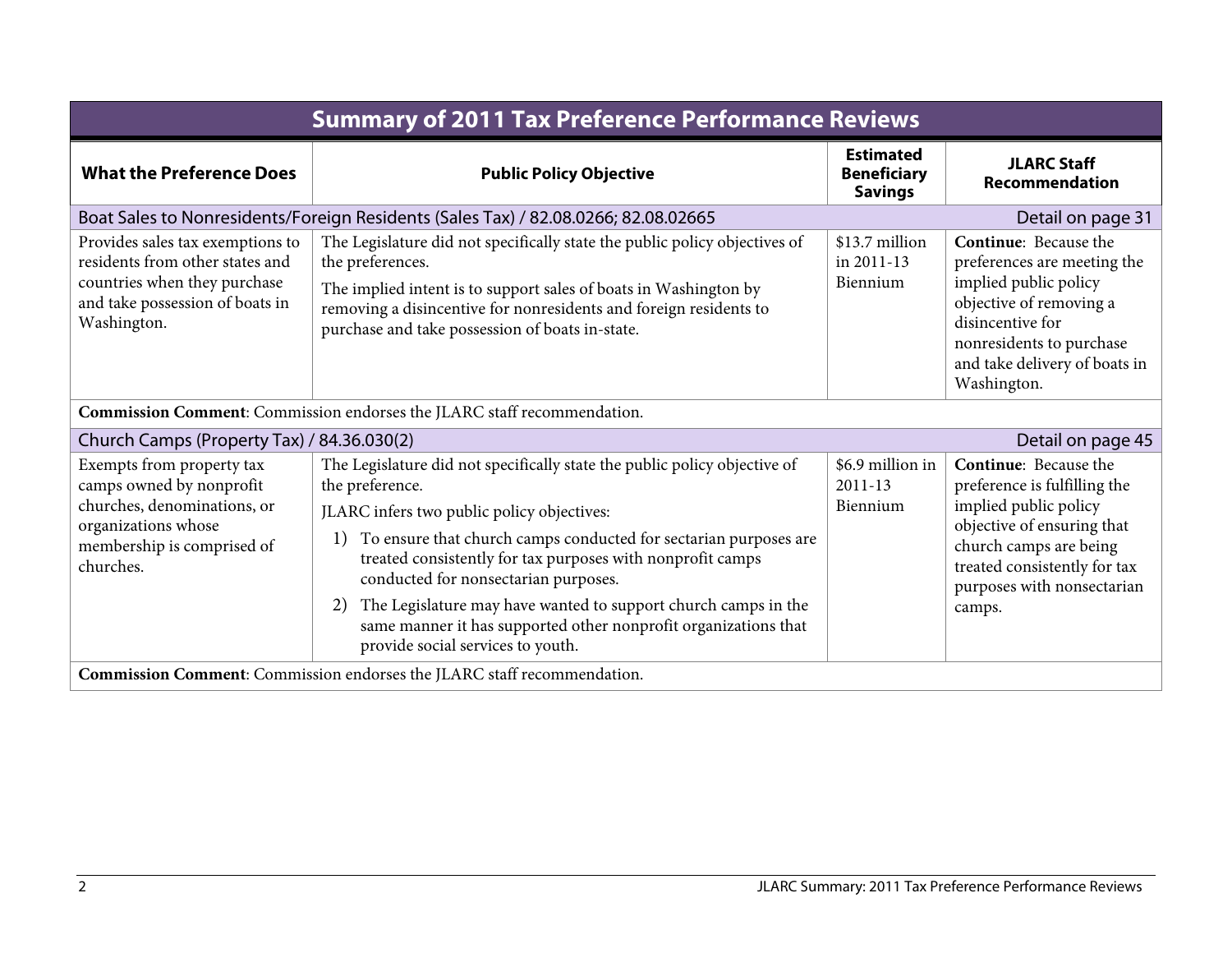<span id="page-4-1"></span><span id="page-4-0"></span>

| <b>Summary of 2011 Tax Preference Performance Reviews</b>                                                                                                                                                                                        |                                                                                                                                                                                                                                                                                                                                                                                                                                                                                                                                                                                                                                                                                                                                                                        |                                                                                    |                                                                                                                                                                                                           |
|--------------------------------------------------------------------------------------------------------------------------------------------------------------------------------------------------------------------------------------------------|------------------------------------------------------------------------------------------------------------------------------------------------------------------------------------------------------------------------------------------------------------------------------------------------------------------------------------------------------------------------------------------------------------------------------------------------------------------------------------------------------------------------------------------------------------------------------------------------------------------------------------------------------------------------------------------------------------------------------------------------------------------------|------------------------------------------------------------------------------------|-----------------------------------------------------------------------------------------------------------------------------------------------------------------------------------------------------------|
| <b>What the Preference Does</b>                                                                                                                                                                                                                  | <b>Public Policy Objective</b>                                                                                                                                                                                                                                                                                                                                                                                                                                                                                                                                                                                                                                                                                                                                         | <b>Estimated</b><br><b>Beneficiary</b><br><b>Savings</b>                           | <b>JLARC Staff</b><br>Recommendation                                                                                                                                                                      |
| Display Items for Trade Shows (Use Tax) / 82.12.0272                                                                                                                                                                                             |                                                                                                                                                                                                                                                                                                                                                                                                                                                                                                                                                                                                                                                                                                                                                                        |                                                                                    | Detail on page 53                                                                                                                                                                                         |
| Provides a use tax exemption for<br>personal property used by<br>businesses (not in excess of 30<br>days) at a single trade show to<br>promote sales of products or<br>services.                                                                 | The Legislature did not specifically state the public policy objective of<br>the preference.<br>Historic documents imply the preference was intended to remove a<br>potential disincentive for vendor participation in trade shows held in<br>Washington.                                                                                                                                                                                                                                                                                                                                                                                                                                                                                                              | \$5 million in<br>2009-11<br>Biennium per<br>DOR (JLARC<br>unable to<br>determine) | <b>Continue:</b> Because the<br>preference is meeting the<br>implied public policy<br>objective of removing a<br>potential disincentive for<br>vendor participation in trade<br>shows held in Washington. |
|                                                                                                                                                                                                                                                  | Commission Comment: Commission endorses the JLARC staff recommendation.                                                                                                                                                                                                                                                                                                                                                                                                                                                                                                                                                                                                                                                                                                |                                                                                    |                                                                                                                                                                                                           |
| Extracted Fuel (Use Tax) / 82.12.0263                                                                                                                                                                                                            |                                                                                                                                                                                                                                                                                                                                                                                                                                                                                                                                                                                                                                                                                                                                                                        |                                                                                    | Detail on page 59                                                                                                                                                                                         |
| Provides a use tax exemption for<br>fuel produced by an<br>extractor/manufacturer during<br>extracting or manufacturing<br>activities, when the fuel is used<br>by the producer directly in the<br>same extracting or<br>manufacturing activity. | The Legislature did not specifically state the public policy objective of<br>the preference.<br>JLARC infers two possible objectives:<br>The Legislature wanted to generally apply a use tax to byproducts<br>1)<br>but did not want to contradict a state Supreme Court decision, so<br>it provided a limited use tax exemption.<br>The Legislature wanted to provide a tax preference to certain<br>2)<br>extractors/manufacturers to support those industries, so it<br>structured the preference narrowly.<br>A court decision made shortly before the Legislature created the<br>preference in 1949 dealt with the taxability of a wood product<br>manufacturer. However, the majority of the beneficiary savings now<br>appear to be realized by oil refineries. | \$69.2 million<br>in 2011-13<br>Biennium                                           | Review and clarify: Because<br>the public policy objective<br>and intended beneficiaries<br>are unclear.                                                                                                  |
|                                                                                                                                                                                                                                                  | Commission Comment: Commission endorses the JLARC staff recommendation.                                                                                                                                                                                                                                                                                                                                                                                                                                                                                                                                                                                                                                                                                                |                                                                                    |                                                                                                                                                                                                           |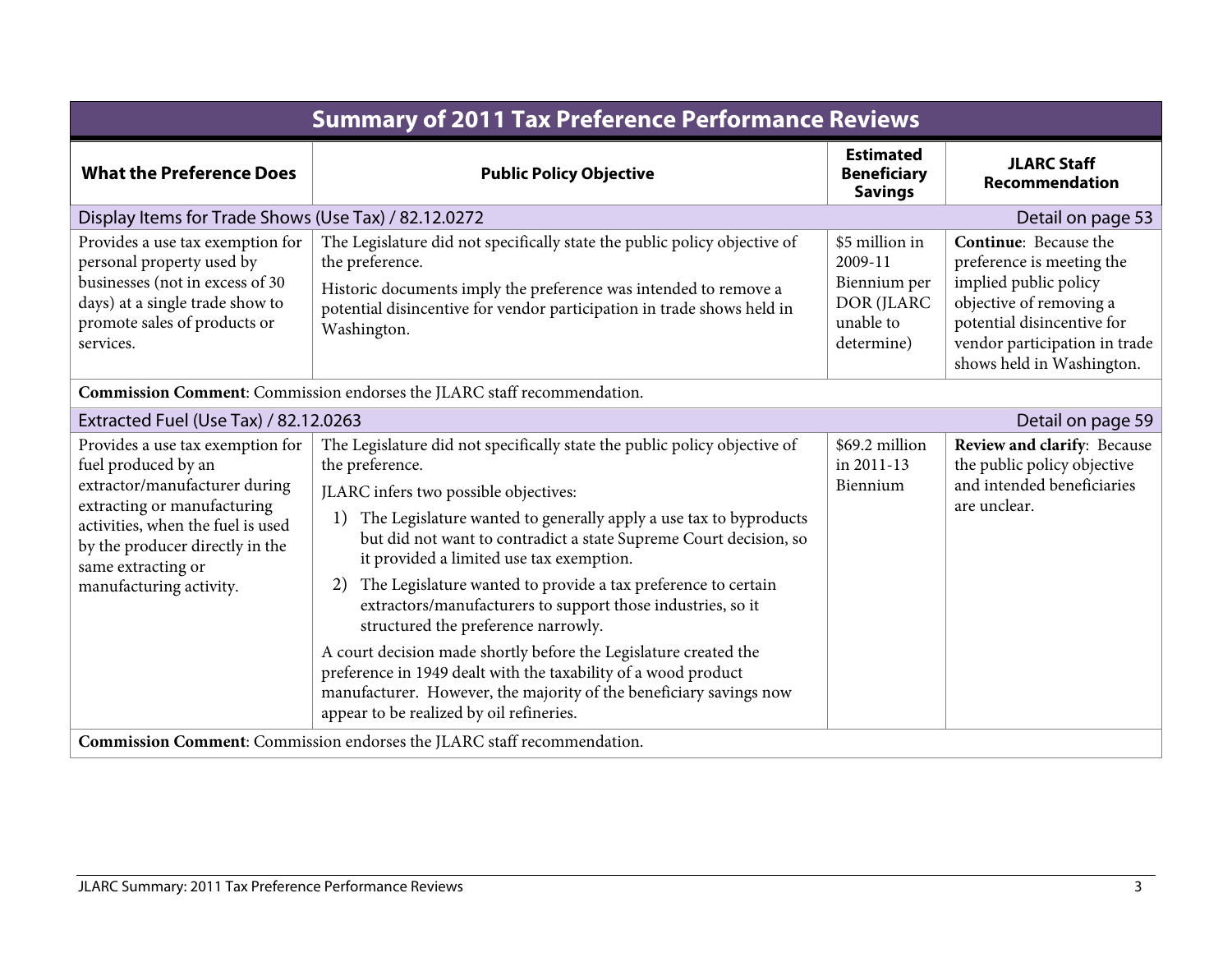<span id="page-5-0"></span>

| <b>Summary of 2011 Tax Preference Performance Reviews</b>                                                                                                                                                                                                                                                                                                                                                                                                                                                                                                                                                                                                                                                                                                                                                                                                                                                                                                                                                                               |                                                                                                                                                                                                                                                                                                                                                                                                            |                                                          |                                                                                                                                                                                     |
|-----------------------------------------------------------------------------------------------------------------------------------------------------------------------------------------------------------------------------------------------------------------------------------------------------------------------------------------------------------------------------------------------------------------------------------------------------------------------------------------------------------------------------------------------------------------------------------------------------------------------------------------------------------------------------------------------------------------------------------------------------------------------------------------------------------------------------------------------------------------------------------------------------------------------------------------------------------------------------------------------------------------------------------------|------------------------------------------------------------------------------------------------------------------------------------------------------------------------------------------------------------------------------------------------------------------------------------------------------------------------------------------------------------------------------------------------------------|----------------------------------------------------------|-------------------------------------------------------------------------------------------------------------------------------------------------------------------------------------|
| <b>What the Preference</b><br><b>Does</b>                                                                                                                                                                                                                                                                                                                                                                                                                                                                                                                                                                                                                                                                                                                                                                                                                                                                                                                                                                                               | <b>Public Policy Objective</b>                                                                                                                                                                                                                                                                                                                                                                             | <b>Estimated</b><br><b>Beneficiary</b><br><b>Savings</b> | <b>JLARC Staff Recommendation</b>                                                                                                                                                   |
|                                                                                                                                                                                                                                                                                                                                                                                                                                                                                                                                                                                                                                                                                                                                                                                                                                                                                                                                                                                                                                         | Hog Fuel to Produce Energy (Sales & Use Tax) / 82.08.956; 82.12.956                                                                                                                                                                                                                                                                                                                                        |                                                          | Detail on page 71                                                                                                                                                                   |
| Provides sales and use tax<br>exemptions for hog fuel<br>used to produce electricity,<br>steam, heat, or biofuel.                                                                                                                                                                                                                                                                                                                                                                                                                                                                                                                                                                                                                                                                                                                                                                                                                                                                                                                       | The Legislature did not specifically state a public policy objective for these<br>preferences; however, it did make the preferences temporary.<br>Because of the sharp declines in oil and natural gas prices occurring at the<br>time that the preferences were enacted, JLARC infers that the Legislature<br>may have intended to temporarily make the price of hog fuel more<br>competitive.            | \$3.2 million<br>in 2011-13<br>Biennium                  | Allow to expire: Because the<br>Legislature intended the<br>exemptions to be temporary and<br>did not provide performance<br>goals to guide any other<br>assessment of performance. |
| Commission Comment: The Commission does not endorse the recommendation that the Legislature should allow the sales and use tax exemptions for hog<br>fuel to expire because it is unclear that the Legislature intended the exemptions in this preference to be temporary. The Commission recommends that the<br>Legislature review available evidence before determining whether to let the preference expire. Further, if the Legislature determines to extend the preference,<br>the Commission recommends a two year extension and that performance goals (public policy objectives) be specified and reporting be required to enable<br>subsequent assessment of the benefits and costs of the preference.<br>Rationale: Although the Legislature did not specify a public policy objective for this preference, public testimony provided to the Commission argued that<br>the public purpose was summarized in testimony on SB 5442, which was a precursor to SB 6170, which included the hog fuel tax preference: "The forestry |                                                                                                                                                                                                                                                                                                                                                                                                            |                                                          |                                                                                                                                                                                     |
|                                                                                                                                                                                                                                                                                                                                                                                                                                                                                                                                                                                                                                                                                                                                                                                                                                                                                                                                                                                                                                         | industry is facing an economic crisis, and this bill will help preserve jobs, promote healthy forest, and ensure CO2-neutral energy by encouraging the use of<br>woody biomass. The forestry industry in eastern and western Washington is distressed, which is stressing rural local governments and social programs.<br>This bill will help preserve the forestry industry and thereby rural economies." |                                                          |                                                                                                                                                                                     |
| As the JLARC study points out part of the rationale for the hog fuel tax preference may have been because hog fuel was less competitive during a time of<br>declining oil prices. Because the price of oil since enactment has risen, presumably the economic disadvantage no longer exists. However, public testimony<br>provided to the Commission asserted that the more relevant alternative fuel price is natural gas rather than oil and, further, because of significant structural<br>changes in the market for natural gas the price of natural gas has declined significantly since the hog fuel preference was enacted. Public testimony also<br>pointed out that since hog fuel must be transported, diesel fuel costs, which are subject to tax, have risen along with oil prices, and this has exacerbated hog<br>fuel's price competitiveness relative to natural gas.                                                                                                                                                   |                                                                                                                                                                                                                                                                                                                                                                                                            |                                                          |                                                                                                                                                                                     |
| Hog fuel is a low-cost raw material (LCRM). Utilizing this LCRM produced at sawmills and chipping facilities creates a low cost energy source for those who<br>burn it to produce green energy. Utilizing the LCRM prevents the need to stockpile mountains of this material on property which creates safety issues such<br>as fire hazards. Burning LCRM for the production of energy is the primary way to deal with this material on a large-scale basis. Relying on the LCRM to<br>produce energy would significantly reduce dependence on fossil fuels.                                                                                                                                                                                                                                                                                                                                                                                                                                                                           |                                                                                                                                                                                                                                                                                                                                                                                                            |                                                          |                                                                                                                                                                                     |
| policy merits of this preference.                                                                                                                                                                                                                                                                                                                                                                                                                                                                                                                                                                                                                                                                                                                                                                                                                                                                                                                                                                                                       | Public testimony suggested that the Legislature extend the hog fuel tax preference for two years subject to collection of sufficient data to evaluate the public                                                                                                                                                                                                                                           |                                                          |                                                                                                                                                                                     |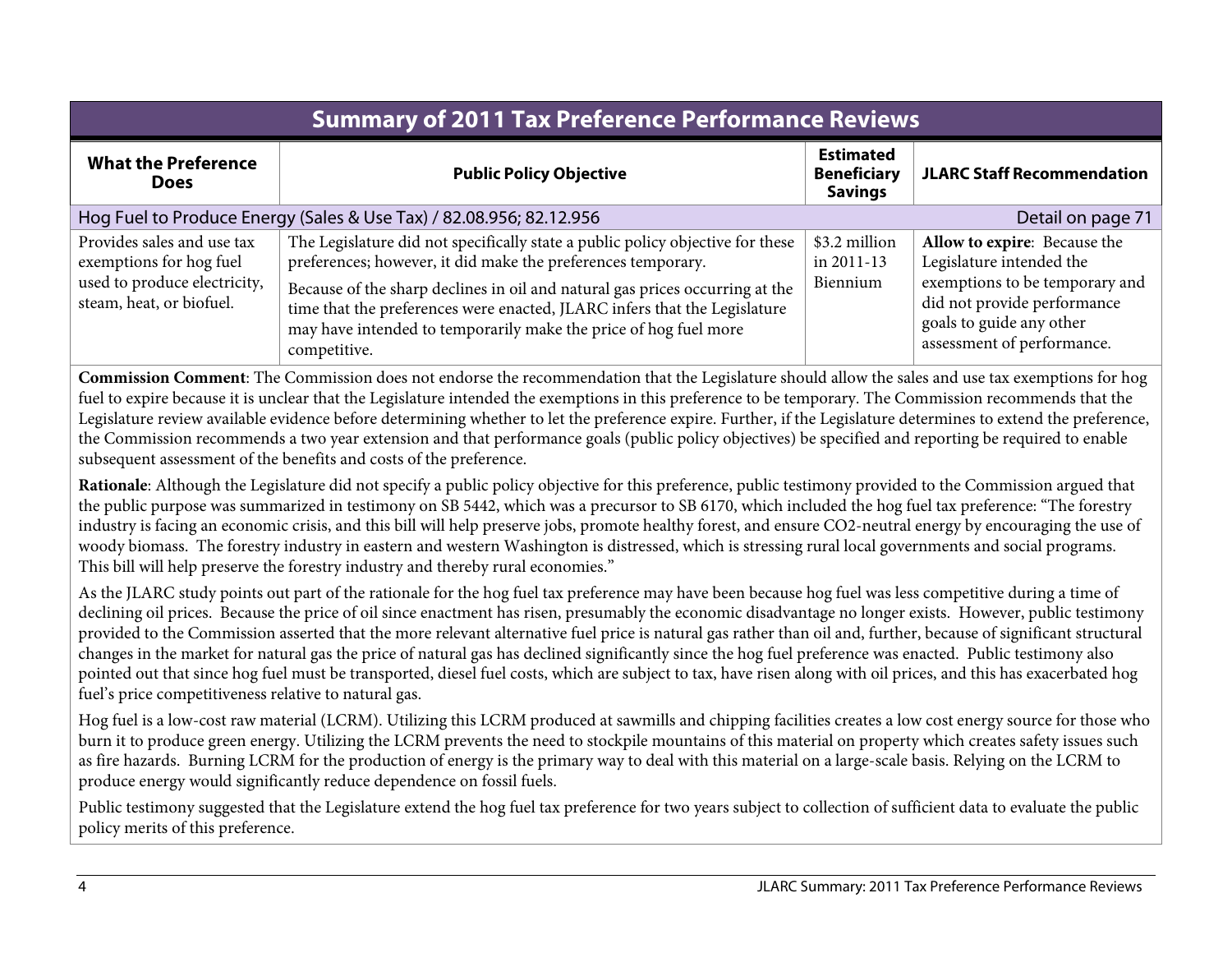<span id="page-6-1"></span><span id="page-6-0"></span>

| <b>Summary of 2011 Tax Preference Performance Reviews</b>                                                                                                                                                                                                                                                                                                                                                                                                                                                                                                                                                                                                                                                     |                                                                                                                                                                                                                                                                              |                                                          |                                                                                                                                                                                                          |  |
|---------------------------------------------------------------------------------------------------------------------------------------------------------------------------------------------------------------------------------------------------------------------------------------------------------------------------------------------------------------------------------------------------------------------------------------------------------------------------------------------------------------------------------------------------------------------------------------------------------------------------------------------------------------------------------------------------------------|------------------------------------------------------------------------------------------------------------------------------------------------------------------------------------------------------------------------------------------------------------------------------|----------------------------------------------------------|----------------------------------------------------------------------------------------------------------------------------------------------------------------------------------------------------------|--|
| <b>What the Preference Does</b>                                                                                                                                                                                                                                                                                                                                                                                                                                                                                                                                                                                                                                                                               | <b>Public Policy Objective</b>                                                                                                                                                                                                                                               | <b>Estimated</b><br><b>Beneficiary</b><br><b>Savings</b> | <b>JLARC Staff Recommendation</b>                                                                                                                                                                        |  |
| Interest from State and Municipal Obligations (Business & Occupation Tax) / 82.04.4293                                                                                                                                                                                                                                                                                                                                                                                                                                                                                                                                                                                                                        |                                                                                                                                                                                                                                                                              | Detail on page 79                                        |                                                                                                                                                                                                          |  |
| Provides a B&O tax deduction to<br>financial businesses for gross income<br>received as interest from state and<br>municipal government obligations.                                                                                                                                                                                                                                                                                                                                                                                                                                                                                                                                                          | The Legislature did not specifically state the public<br>policy objective of the preference.<br>JLARC infers that the public policy objective is to<br>provide consistent tax treatment for interest income<br>from all forms of government obligations.                     | \$1.8 million in<br>$2011 - 13$<br>Biennium              | Continue: Because the implied public<br>policy objective of ensuring that tax<br>treatment is consistent for interest<br>from state, municipal, and U.S.<br>government obligations is being<br>achieved. |  |
|                                                                                                                                                                                                                                                                                                                                                                                                                                                                                                                                                                                                                                                                                                               | Commission Comment: Commission endorses the JLARC staff recommendation.                                                                                                                                                                                                      |                                                          |                                                                                                                                                                                                          |  |
| Interest on Real Estate Loans (Business & Occupation Tax) / 82.04.4292                                                                                                                                                                                                                                                                                                                                                                                                                                                                                                                                                                                                                                        |                                                                                                                                                                                                                                                                              |                                                          | Detail on page 85                                                                                                                                                                                        |  |
| Provides a B&O tax deduction to<br>banks and other financial businesses<br>for interest derived from investments<br>or loans primarily secured by first<br>mortgages or trust deeds on non-<br>transient residential properties in<br>Washington.                                                                                                                                                                                                                                                                                                                                                                                                                                                             | The Legislature did not specifically state the public<br>policy objective of the preference.<br>Documents from the period of enactment suggest the<br>original purpose was to encourage Washingtonians to<br>buy homes by making loans more available and less<br>expensive. | \$172.6 million<br>in 2011-13<br>Biennium                | Review and clarify: Because it is<br>unclear whether the original public<br>policy objective applies, given changes<br>in the lending industry and the rise in<br>the secondary mortgage market.         |  |
| Commission Comment: The Commission endorses the recommendation that the Legislature should review and clarify the public policy objective of the<br>preference and should consider whether the preference is essential to maintaining competitive residential lending capability for state-domiciled residential<br>real estate lenders.<br>Rationale: The Legislature did not specify a public purpose for this preference. JLARC staff inferred from the record that the implied public policy purpose                                                                                                                                                                                                      |                                                                                                                                                                                                                                                                              |                                                          |                                                                                                                                                                                                          |  |
| was to encourage Washingtonians to buy homes by making loans more available and less expensive. However, if the deduction were to be removed, the<br>holder of the residential mortgage loan would bear the full burden rather than the borrower, unless the elimination of the deduction applied only to loans<br>originated or purchased after the effective date of the repeal of the deduction. On a prospective basis the portfolio lender could attempt to recoup the cost of<br>the B&O tax by charging a higher interest rate to the borrower; however, the mortgage market is national in scope, which virtually makes it impossible to<br>charge interest-rate differentials on a geographic basis. |                                                                                                                                                                                                                                                                              |                                                          |                                                                                                                                                                                                          |  |

As is often the case when the B&O gross receipts tax is involved in a preference, another unstated public policy purpose may be to assure competitive balance with similarity situated business firms in other states subject to other types of tax regimes. The Commission received testimony that removal of the deduction would place a burden on state-domiciled residential mortgage lenders that retain the loans they originate in their portfolios.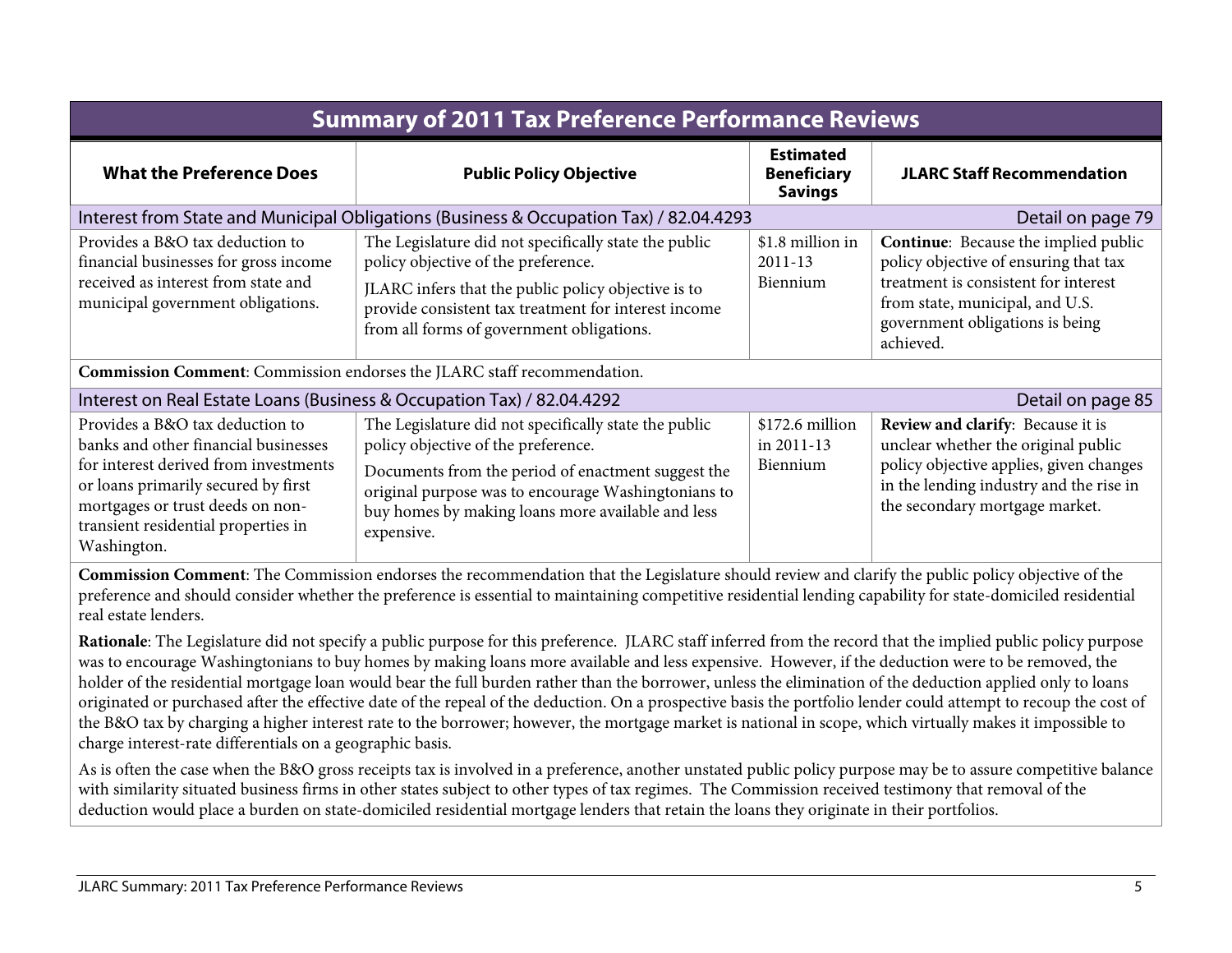<span id="page-7-1"></span><span id="page-7-0"></span>

| <b>Summary of 2011 Tax Preference Performance Reviews</b>                                                                                                                                                                                                                                                                                                           |                                                                                                                                                                                                                                                                                                                                                                           |                                                          |                                                                                                                                                                                                     |
|---------------------------------------------------------------------------------------------------------------------------------------------------------------------------------------------------------------------------------------------------------------------------------------------------------------------------------------------------------------------|---------------------------------------------------------------------------------------------------------------------------------------------------------------------------------------------------------------------------------------------------------------------------------------------------------------------------------------------------------------------------|----------------------------------------------------------|-----------------------------------------------------------------------------------------------------------------------------------------------------------------------------------------------------|
| <b>What the Preference Does</b>                                                                                                                                                                                                                                                                                                                                     | <b>Public Policy Objective</b>                                                                                                                                                                                                                                                                                                                                            | <b>Estimated</b><br><b>Beneficiary</b><br><b>Savings</b> | <b>JLARC Staff</b><br>Recommendation                                                                                                                                                                |
| Interstate Bridges (Property and Other Taxes) / 84.36.230                                                                                                                                                                                                                                                                                                           |                                                                                                                                                                                                                                                                                                                                                                           |                                                          | Detail on page 97                                                                                                                                                                                   |
| Provides an exemption from<br>Washington property taxes and<br>all other state taxes to other<br>states for bridges and bridge<br>approaches over rivers or bodies<br>of water forming interstate<br>boundaries.                                                                                                                                                    | The Legislature did not specifically state the public policy objective of<br>the preference.<br>The implied public policy objective is to avoid paying Oregon property<br>taxes on Washington-owned interstate bridges by exempting Oregon-<br>owned bridges.                                                                                                             | \$29 million in<br>$2011 - 13$<br>Biennium               | Continue: Because Oregon<br>is not currently taxing<br>Washington on<br>Washington-owned bridges.                                                                                                   |
|                                                                                                                                                                                                                                                                                                                                                                     | Commission Comment: Commission endorses the JLARC staff recommendation.                                                                                                                                                                                                                                                                                                   |                                                          |                                                                                                                                                                                                     |
|                                                                                                                                                                                                                                                                                                                                                                     | Investment of Businesses in Related Entities (Business & Occupation Tax) / 82.04.4281(1)(b),(c)                                                                                                                                                                                                                                                                           |                                                          | Detail on page 105                                                                                                                                                                                  |
| Provides a B&O tax deduction<br>for two types of investments in<br>related entities: 1) Dividends<br>and distributions paid by<br>subsidiaries to parent entities;<br>and 2) Interest on loans between<br>certain affiliated entities if the<br>total investment and loan<br>income is less than 5 percent of<br>gross receipts of the parent<br>business annually. | The Legislature did not specifically state the public policy objective of<br>the preference.<br>However, by adopting the preference, the Legislature indicated it wanted<br>to exempt income earned by a business from investing in its own<br>subsidiaries and in intercompany loans. These investments are not<br>considered engaging in business for B&O tax purposes. | \$14.4 million<br>in 2011-13<br>Biennium                 | <b>Continue:</b> Because the<br>preference is meeting the<br>implied public policy<br>objective of not treating<br>income from intercompany<br>investments in affiliates as a<br>business activity. |
|                                                                                                                                                                                                                                                                                                                                                                     | Commission Comment: Commission endorses the JLARC staff recommendation.                                                                                                                                                                                                                                                                                                   |                                                          |                                                                                                                                                                                                     |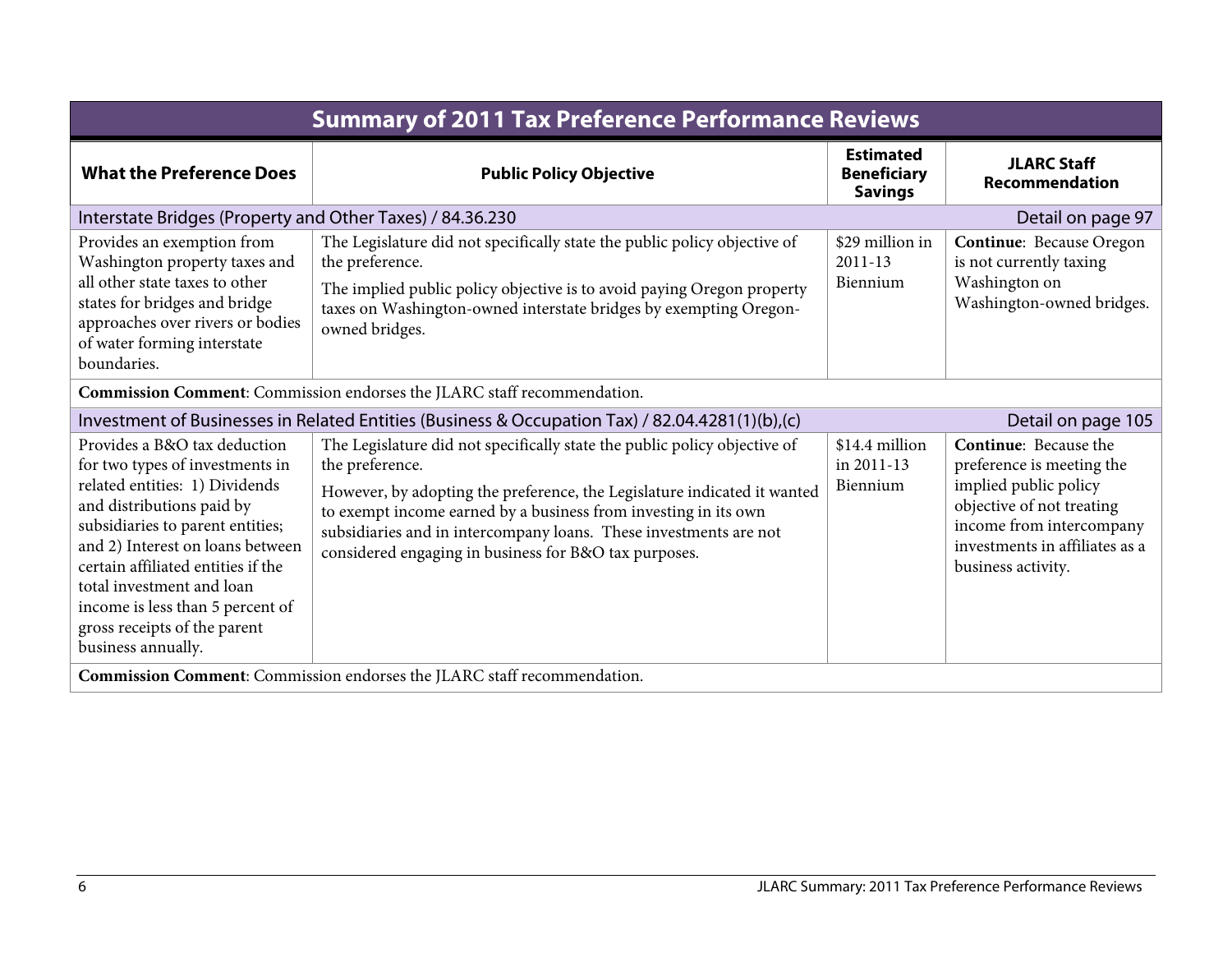<span id="page-8-0"></span>

| <b>Summary of 2011 Tax Preference Performance Reviews</b>                                                      |                                                                                                                                                                                                                                                                                                                                                                                                                                                                                |                                                          |                                                                                                                                                                                          |
|----------------------------------------------------------------------------------------------------------------|--------------------------------------------------------------------------------------------------------------------------------------------------------------------------------------------------------------------------------------------------------------------------------------------------------------------------------------------------------------------------------------------------------------------------------------------------------------------------------|----------------------------------------------------------|------------------------------------------------------------------------------------------------------------------------------------------------------------------------------------------|
| <b>What the Preference Does</b>                                                                                | <b>Public Policy Objective</b>                                                                                                                                                                                                                                                                                                                                                                                                                                                 | <b>Estimated</b><br><b>Beneficiary</b><br><b>Savings</b> | <b>JLARC Staff</b><br>Recommendation                                                                                                                                                     |
|                                                                                                                | Laundry Services for Nonprofit Health Care Facilities (Sales Tax) / 82.04.050(2)(a)                                                                                                                                                                                                                                                                                                                                                                                            |                                                          | Detail on page 113                                                                                                                                                                       |
| Provides a sales tax exemption<br>to nonprofit health care facilities<br>for purchases of laundry<br>services. | The Legislature did not specifically state the public policy objective of<br>the preference.<br>When enacted, the preference provided a specific, targeted sales tax<br>exemption for cooperative nonprofit associates formed by nonprofit<br>hospitals to operate a central laundry facility for hospital members.<br>Documents from this time note the purpose was to reduce member<br>hospitals' laundry costs and assure a standard of laundry quality and<br>cleanliness. | \$8.8 million in<br>$2011 - 13$<br>Biennium              | <b>Continue:</b> Because the<br>implied public policy<br>objective of reducing costs<br>for outsourced laundry<br>services for nonprofit health<br>care facilities is being<br>achieved. |
|                                                                                                                | JLARC infers the public policy purpose for the 1998 expansion of the<br>preference was to reduce the cost of outsourced laundry services for all<br>nonprofit health care facilities.                                                                                                                                                                                                                                                                                          |                                                          |                                                                                                                                                                                          |
| <b>Commission Comment:</b> Commission endorses the JLARC staff recommendation.                                 |                                                                                                                                                                                                                                                                                                                                                                                                                                                                                |                                                          |                                                                                                                                                                                          |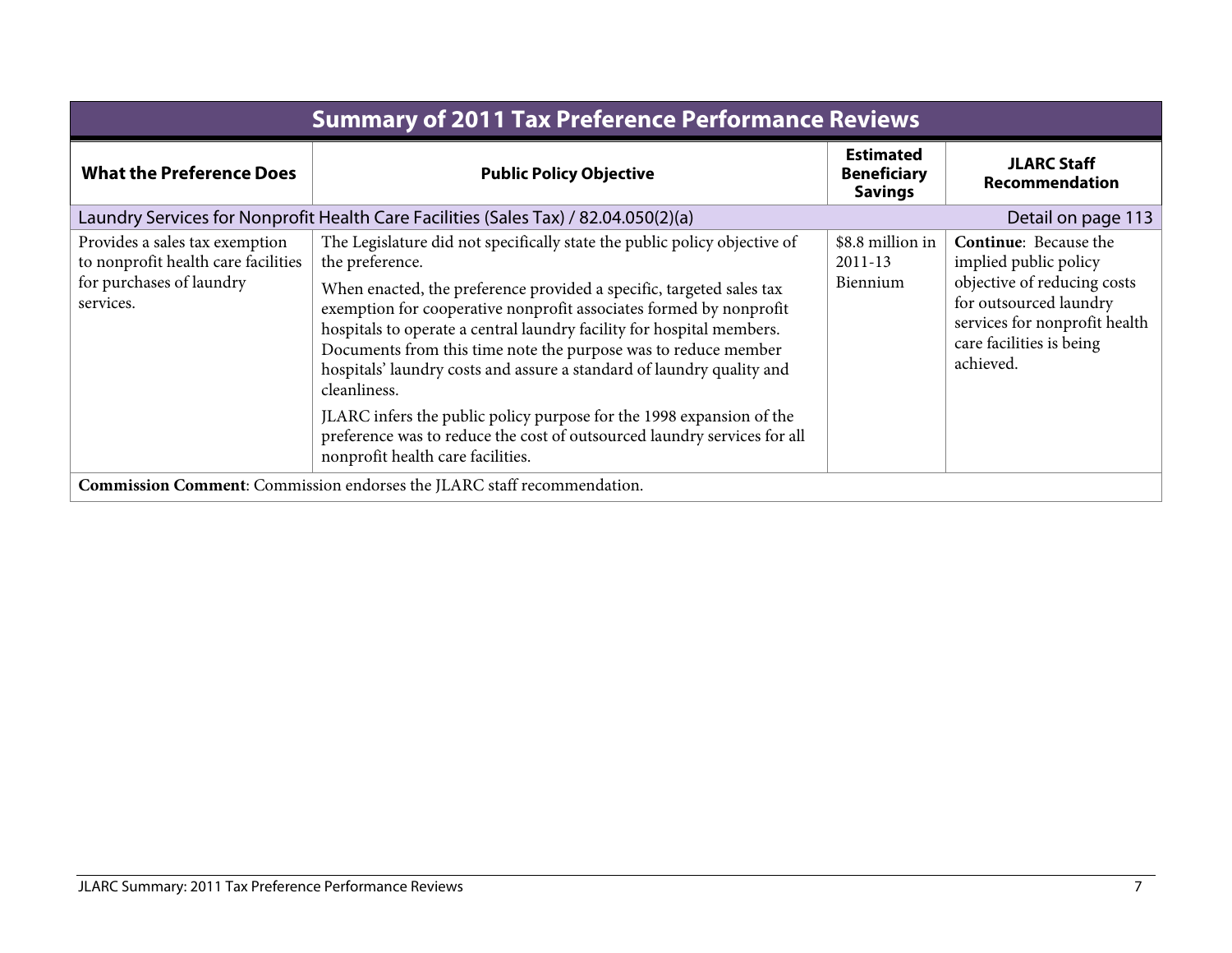<span id="page-9-0"></span>

| <b>Summary of 2011 Tax Preference Performance Reviews</b>                                                                                                                            |                                                                                                                                                                                                                                                                                                    |                                                                        |                                                                                                                                                                                                                                                                                                         |
|--------------------------------------------------------------------------------------------------------------------------------------------------------------------------------------|----------------------------------------------------------------------------------------------------------------------------------------------------------------------------------------------------------------------------------------------------------------------------------------------------|------------------------------------------------------------------------|---------------------------------------------------------------------------------------------------------------------------------------------------------------------------------------------------------------------------------------------------------------------------------------------------------|
| <b>What the Preference Does</b>                                                                                                                                                      | <b>Public Policy Objective</b>                                                                                                                                                                                                                                                                     | <b>Estimated</b><br><b>Beneficiary</b><br><b>Savings</b>               | <b>JLARC Staff</b><br>Recommendation                                                                                                                                                                                                                                                                    |
|                                                                                                                                                                                      | Limited Income Property Tax Deferral (Property Tax) / 84.37.030                                                                                                                                                                                                                                    |                                                                        | Detail on page 119                                                                                                                                                                                                                                                                                      |
| Allows taxpayers with less than<br>\$57,000 of disposable income to<br>defer one half of the property<br>taxes or special assessments due<br>on their primary place of<br>residence. | The Legislature stated in the enacting legislation that the intent of the<br>preference is to: "(a) provide a property tax safe harbor for families in<br>economic crisis; and (b) prevent existing homeowners from being<br>driven from their homes because of overly burdensome property taxes." | \$270,891 in<br>2009-11<br>Biennium (to<br>be repaid with<br>interest) | <b>Review and clarify: Because</b><br>the intended beneficiaries of<br>this preference are not clear<br>in light of the recent<br>economic recession, the<br>Legislature should clarify the<br>preference to define<br>"families in economic crisis"<br>and identify measurable<br>evaluation criteria. |

**Commission Comment**: The Commission endorses the recommendation that the Legislature should clarify the preference to define "families in economic crisis" and, if the Legislature determines to continue the preference, identify measurable evaluation criteria; however, the Commission notes that costs to administer the program are considerable relative to the participation rate and, as such, it might be appropriate to terminate the preference unless the preference can be restructured in a way that assures cost effective achievement of the public policy objectives.

**Rationale**: To date only 181 out of an estimated 425,000 potential participants have taken advantage of the preference. Participant benefits in the 2009-11 biennium were \$270,891 while costs to administer the preference were \$350,184 for fiscal years 2009, 2010, and 2011. JLARC staff recommends that the Legislature clarify the definition of "families in economic crisis". While this might result in increasing the participation rate, it is possible that the low participation rate also results from the eligibility criteria and the design of the program. Furthermore, it is not clear that the preference, as designed, is serving a critical public policy purpose of helping families in economic crisis. If the Legislature determines that is the case, the Commission believes it would be better to terminate the preference and save the state costs of administering the program.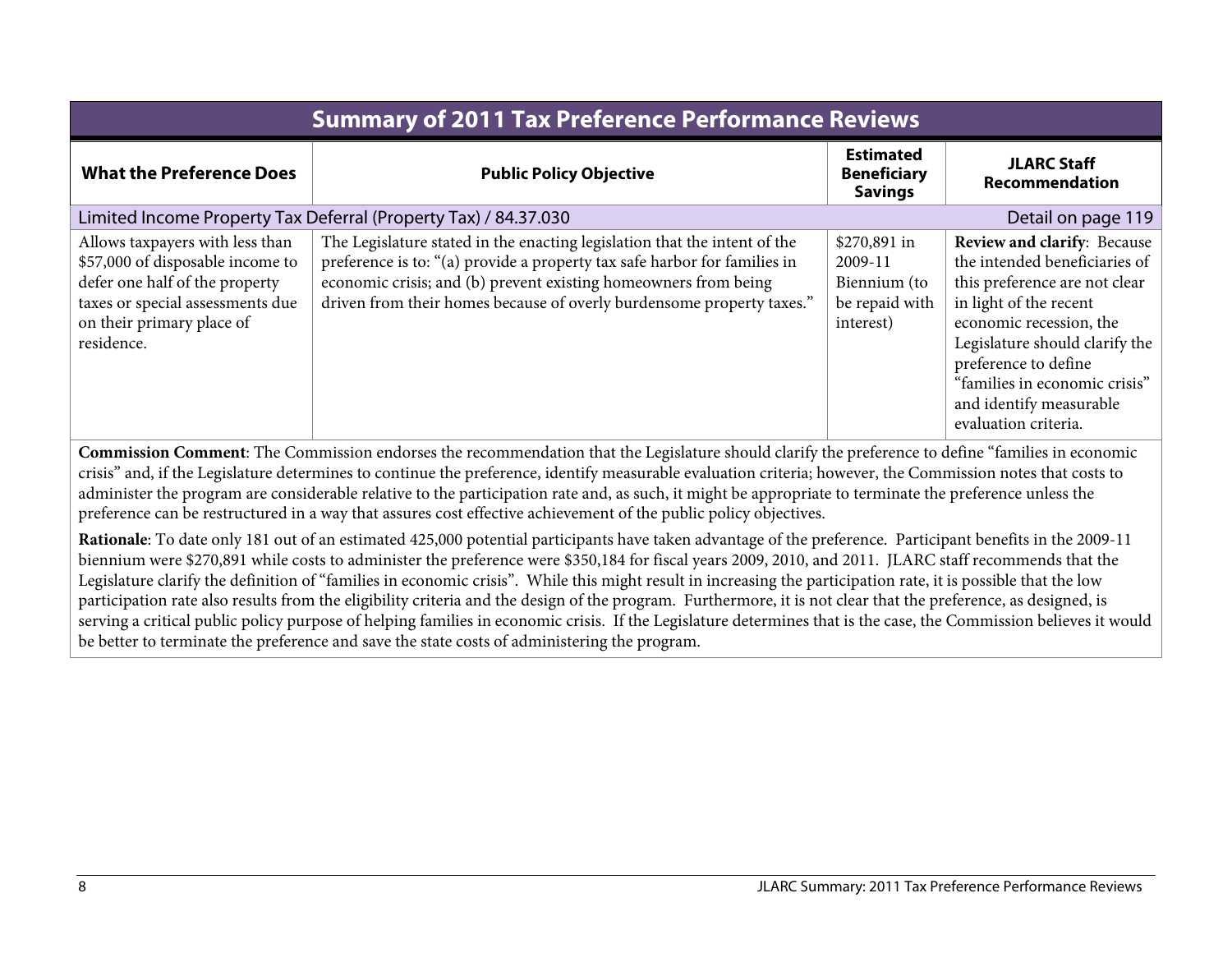<span id="page-10-0"></span>

| <b>Summary of 2011 Tax Preference Performance Reviews</b>                                                                                                               |                                                                                                                                                                                                                                                                                                                                                                                                                                                                                                                                                                                                                                                                                                                                |                                                          |                                                                                                                                                                                           |
|-------------------------------------------------------------------------------------------------------------------------------------------------------------------------|--------------------------------------------------------------------------------------------------------------------------------------------------------------------------------------------------------------------------------------------------------------------------------------------------------------------------------------------------------------------------------------------------------------------------------------------------------------------------------------------------------------------------------------------------------------------------------------------------------------------------------------------------------------------------------------------------------------------------------|----------------------------------------------------------|-------------------------------------------------------------------------------------------------------------------------------------------------------------------------------------------|
| <b>What the Preference Does</b>                                                                                                                                         | <b>Public Policy Objective</b>                                                                                                                                                                                                                                                                                                                                                                                                                                                                                                                                                                                                                                                                                                 | <b>Estimated</b><br><b>Beneficiary</b><br><b>Savings</b> | <b>JLARC Staff</b><br>Recommendation                                                                                                                                                      |
| Meat Processors (Business & Occupation Tax) / 82.04.260(4)                                                                                                              |                                                                                                                                                                                                                                                                                                                                                                                                                                                                                                                                                                                                                                                                                                                                |                                                          | Detail on page 133                                                                                                                                                                        |
| Provides a preferential B&O tax<br>rate to businesses that slaughter,<br>break, or process perishable<br>meat products, and wholesalers<br>of perishable meat products. | The Legislature did not specifically state the public policy objective of<br>the preference.<br>Historic documents and legislative action suggest two implied policy<br>objectives:<br>To lower costs for meat packing businesses for the purpose of<br>1)<br>allowing Washington to compete favorably with competitor states<br>and to retain these industries in the state.<br>To treat Washington food processors consistently under the tax<br>2)<br>law.<br>Initiative 1107 stated a public policy objective similar to the Legislature's<br>purpose to allow meat processors to compete. The Initiative repealed<br>legislation that would have provided more consistent tax treatment of<br>Washington food processors. | \$30.5 million<br>in 2011-13<br>Biennium                 | <b>Review and clarify: Because</b><br>it is unclear what the public<br>purpose is for providing<br>differential tax treatment of<br>meat processors compared<br>to other food processors. |
|                                                                                                                                                                         | Commission Comment: The Commission endorses the recommendation that the Legislature should review and clarify the public policy purpose of the<br>. Conserved Contractions in the district theory of the distribution of the constitution of the second conserved $\mathcal{A}_1$ and $\mathcal{A}_2$ are $\mathcal{A}_3$                                                                                                                                                                                                                                                                                                                                                                                                      |                                                          |                                                                                                                                                                                           |

preference and further recommends that the Legislature determine whether the tax differential provides approximate competitive parity with state tax rates and geography-based differences in other business costs for meat processors domiciled in other states.

**Rationale**: Meat processing is a highly competitive, low margin business. This means that small differentials in state tax rates and other costs of business, such as transportation expenses, can have significant impacts on profitability and impact locational decisions. Public testimony provided to the Commission argued that the preferential tax rate for meat processors is comparable to the maximum corporate tax rate in other western states.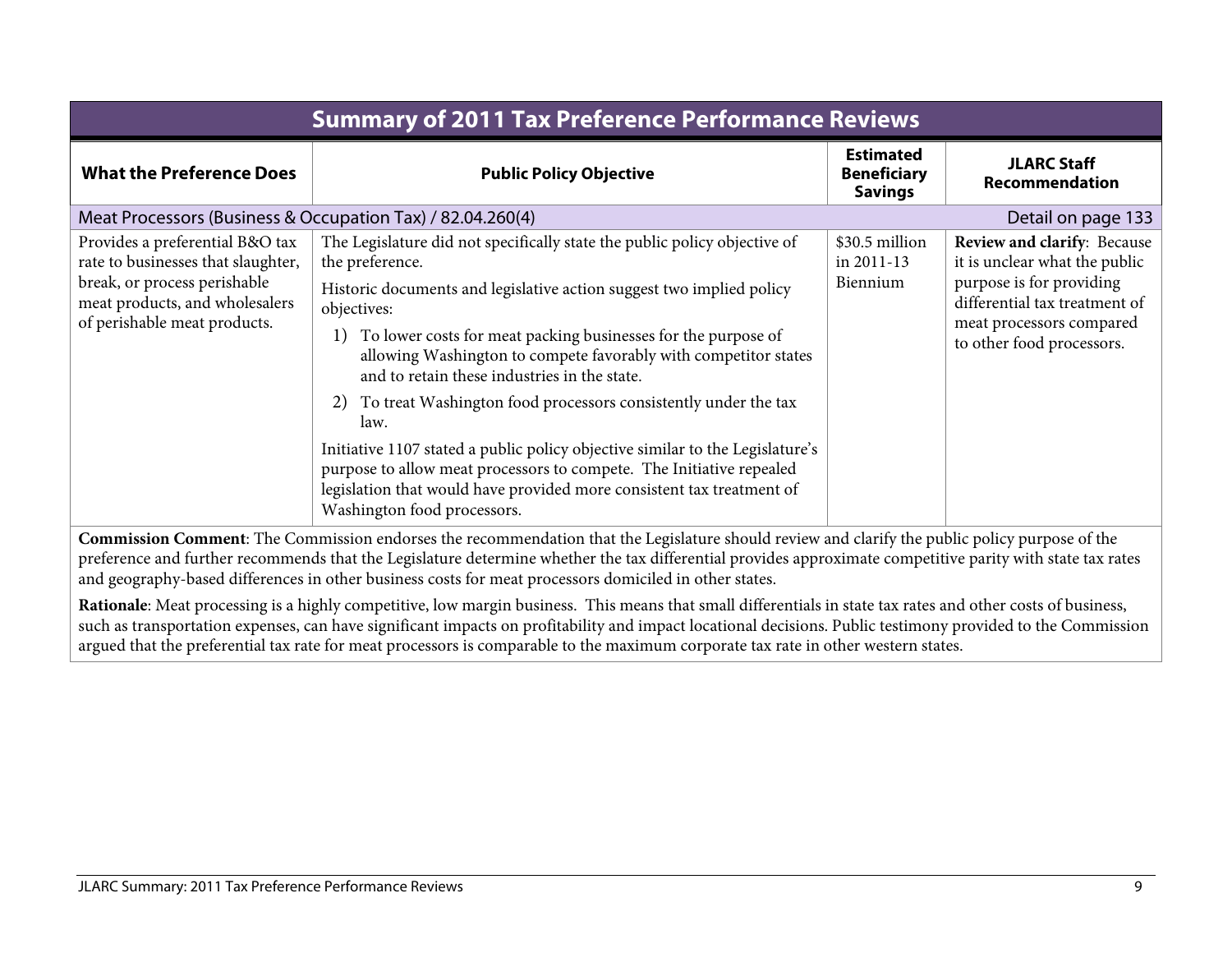<span id="page-11-1"></span><span id="page-11-0"></span>

| <b>Summary of 2011 Tax Preference Performance Reviews</b>                                                                                                                                      |                                                                                                                                                                                                                                                                                                                                                                                                                                                           |                                                          |                                                                                                                                                                                                                                                           |
|------------------------------------------------------------------------------------------------------------------------------------------------------------------------------------------------|-----------------------------------------------------------------------------------------------------------------------------------------------------------------------------------------------------------------------------------------------------------------------------------------------------------------------------------------------------------------------------------------------------------------------------------------------------------|----------------------------------------------------------|-----------------------------------------------------------------------------------------------------------------------------------------------------------------------------------------------------------------------------------------------------------|
| <b>What the Preference Does</b>                                                                                                                                                                | <b>Public Policy Objective</b>                                                                                                                                                                                                                                                                                                                                                                                                                            | <b>Estimated</b><br><b>Beneficiary</b><br><b>Savings</b> | <b>JLARC Staff</b><br><b>Recommendation</b>                                                                                                                                                                                                               |
|                                                                                                                                                                                                | Municipal Sewer Charges (Business & Occupation Tax) / 82.04.432                                                                                                                                                                                                                                                                                                                                                                                           |                                                          | Detail on page 145                                                                                                                                                                                                                                        |
| Provides municipalities/cities a<br>B&O tax deduction for amounts<br>paid to other cities or<br>governmental entities for sewage<br>transfer, treatment, or disposal<br>services they provide. | The Legislature did not specifically state the public policy objective of<br>the preference.<br>A Department of Revenue report states the preference's purpose was to<br>eliminate taxing both the collection and the transfer/treatment/disposal<br>of sewage when multiple utilities are involved in providing sewer<br>services.                                                                                                                       | \$3 million in<br>$2011 - 13$<br>Biennium                | Review and clarify: Because<br>it is unclear whether the<br>purpose of the preference is<br>to only avoid the<br>pyramiding effect of the<br>B&O tax or to completely<br>eliminate taxation of sewage<br>transfer, treatment, and<br>disposal activities. |
|                                                                                                                                                                                                | Commission Comment: Commission endorses the JLARC staff recommendation.                                                                                                                                                                                                                                                                                                                                                                                   |                                                          |                                                                                                                                                                                                                                                           |
| Nonprofit Blood and Tissue Banks (Property Tax) / 84.36.035                                                                                                                                    |                                                                                                                                                                                                                                                                                                                                                                                                                                                           |                                                          | Detail on page 151                                                                                                                                                                                                                                        |
| Exempts blood and tissue banks<br>and their administrative offices<br>from property tax.                                                                                                       | The Legislature did not specifically state the public policy objective of<br>the preference.<br>Based on the legal history of how the taxation of hospital-like services<br>has evolved, the implied public policy objective is to provide support for<br>organizations that: are nonprofit benevolent and charitable entities, and<br>provide services traditionally performed in hospitals, but that are now<br>performed outside the hospital setting. | \$6.1 million in<br>$2011 - 13$<br>Biennium              | <b>Continue:</b> Because the<br>exemption for blood and<br>tissue banks is consistent<br>with the public policy<br>objective to reduce costs for<br>nonprofit organizations<br>performing hospital-like<br>services.                                      |
|                                                                                                                                                                                                | Commission Comment: Commission endorses the JLARC staff recommendation.                                                                                                                                                                                                                                                                                                                                                                                   |                                                          |                                                                                                                                                                                                                                                           |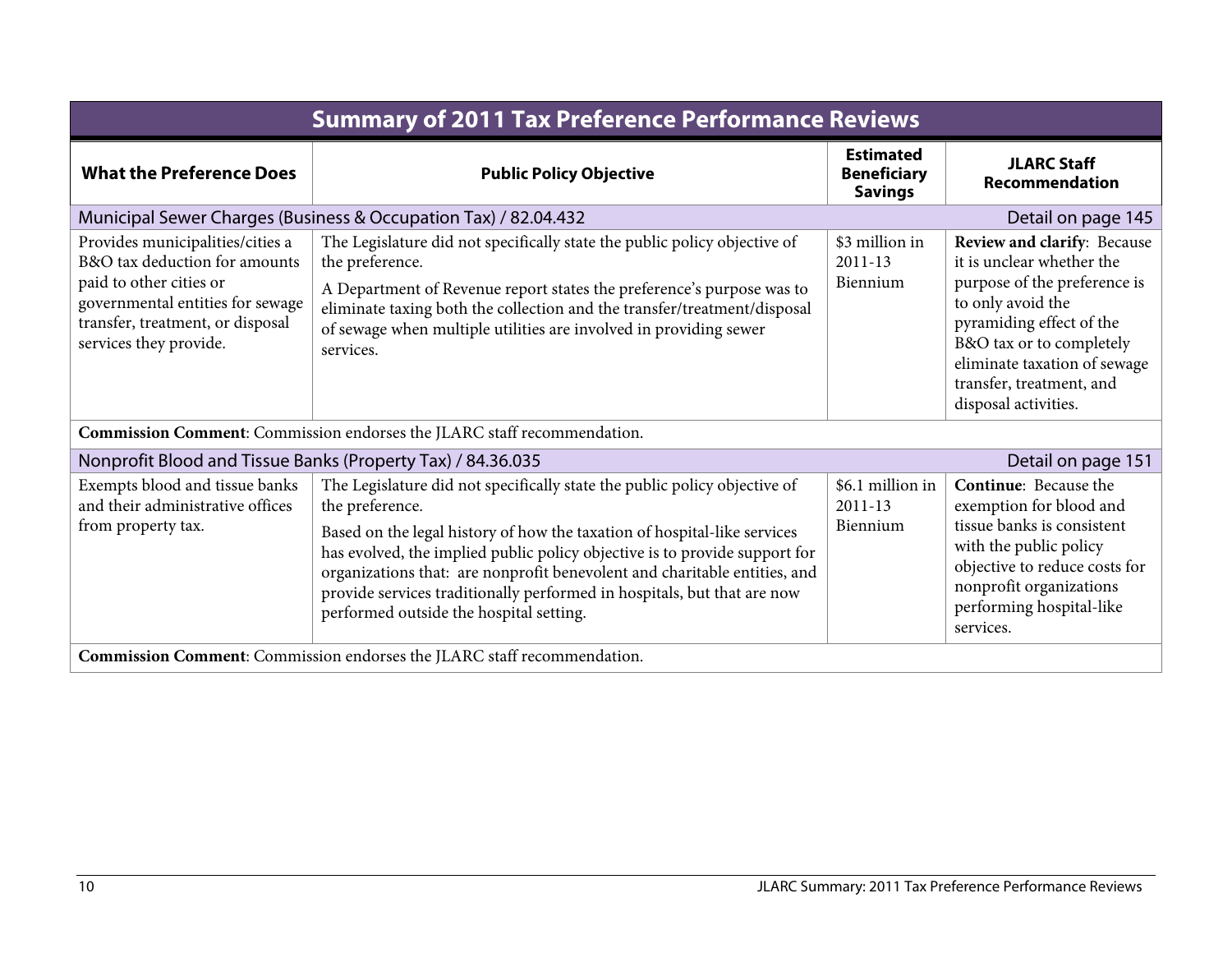<span id="page-12-0"></span>

| <b>Summary of 2011 Tax Preference Performance Reviews</b>                                                                                  |                                                                                                                                                                                                                                                                                                                                                                                                                                                                              |                                                          |                                                                                                                                                                                        |
|--------------------------------------------------------------------------------------------------------------------------------------------|------------------------------------------------------------------------------------------------------------------------------------------------------------------------------------------------------------------------------------------------------------------------------------------------------------------------------------------------------------------------------------------------------------------------------------------------------------------------------|----------------------------------------------------------|----------------------------------------------------------------------------------------------------------------------------------------------------------------------------------------|
| <b>What the Preference Does</b>                                                                                                            | <b>Public Policy Objective</b>                                                                                                                                                                                                                                                                                                                                                                                                                                               | <b>Estimated</b><br><b>Beneficiary</b><br><b>Savings</b> | <b>JLARC Staff</b><br>Recommendation                                                                                                                                                   |
| Nonprofit Day Care Centers (Property Tax) / 84.36.040(1)(a)                                                                                |                                                                                                                                                                                                                                                                                                                                                                                                                                                                              |                                                          | Detail on page 159                                                                                                                                                                     |
| Exempts licensed nonprofit<br>child day care centers from<br>property tax.                                                                 | The Legislature did not specifically state the public policy objective of<br>the preference.<br>JLARC infers the public policy objective is to support nonprofit<br>organizations that provide social services to children and youth,<br>consistent with long-standing legislative policy.                                                                                                                                                                                   | \$15.8 million<br>in 2011-13<br>Biennium                 | <b>Continue:</b> Because the<br>preference is meeting the<br>implied public policy<br>objective of supporting<br>nonprofit organizations that<br>provide social services for<br>youth. |
|                                                                                                                                            | <b>Commission Comment:</b> Commission endorses the JLARC staff recommendation.                                                                                                                                                                                                                                                                                                                                                                                               |                                                          |                                                                                                                                                                                        |
| Nonprofit Sheltered Workshops (Property Tax) / 84.36.350                                                                                   |                                                                                                                                                                                                                                                                                                                                                                                                                                                                              |                                                          | Detail on page 167                                                                                                                                                                     |
| Provides a property tax<br>exemption for property owned<br>and leased by nonprofit<br>sheltered workshops for people<br>with disabilities. | The Legislature did not specifically state the public policy objective of<br>the preference.<br>JLARC infers that the original public policy objective was to encourage<br>employment of persons with disabilities in sheltered workshops.<br>However, government social services laws are now intended to<br>encourage employment of persons with disabilities in supported work<br>environments, particularly in work settings along with persons without<br>disabilities. | \$4.4 million<br>in 2011-13<br>Biennium                  | Review and clarify: Because<br>public policy related to<br>employment of people with<br>disabilities has changed<br>from the time the tax<br>preference was enacted.                   |

<span id="page-12-1"></span>**Commission Comment**: The Commission endorses the recommendation that the Legislature should review and clarify the public policy objective of the preference and further recommends that the Legislature evaluate whether the preference is necessary any longer to encourage employment of persons with disabilities.

**Rationale**: Although the statute does not state a public policy purpose, the implied purpose was to encourage employment of persons with disabilities in sheltered workshops. Since the enactment of this preference in 1970 the Federal government enacted the Americans with Disabilities Act in 1990. In response, over time employers have made efforts to employ persons with disabilities, frequently with beneficial economic results. In addition, the state has taken initiatives, beginning in 1992, to encourage employment of persons with disabilities. Thus, the need for sheltered workshops to employ persons with disabilities has diminished since enactment of the preference. While the preference clearly benefits established sheltered workshops, it is no longer clear that this preference is necessary to assure employment of persons with disabilities.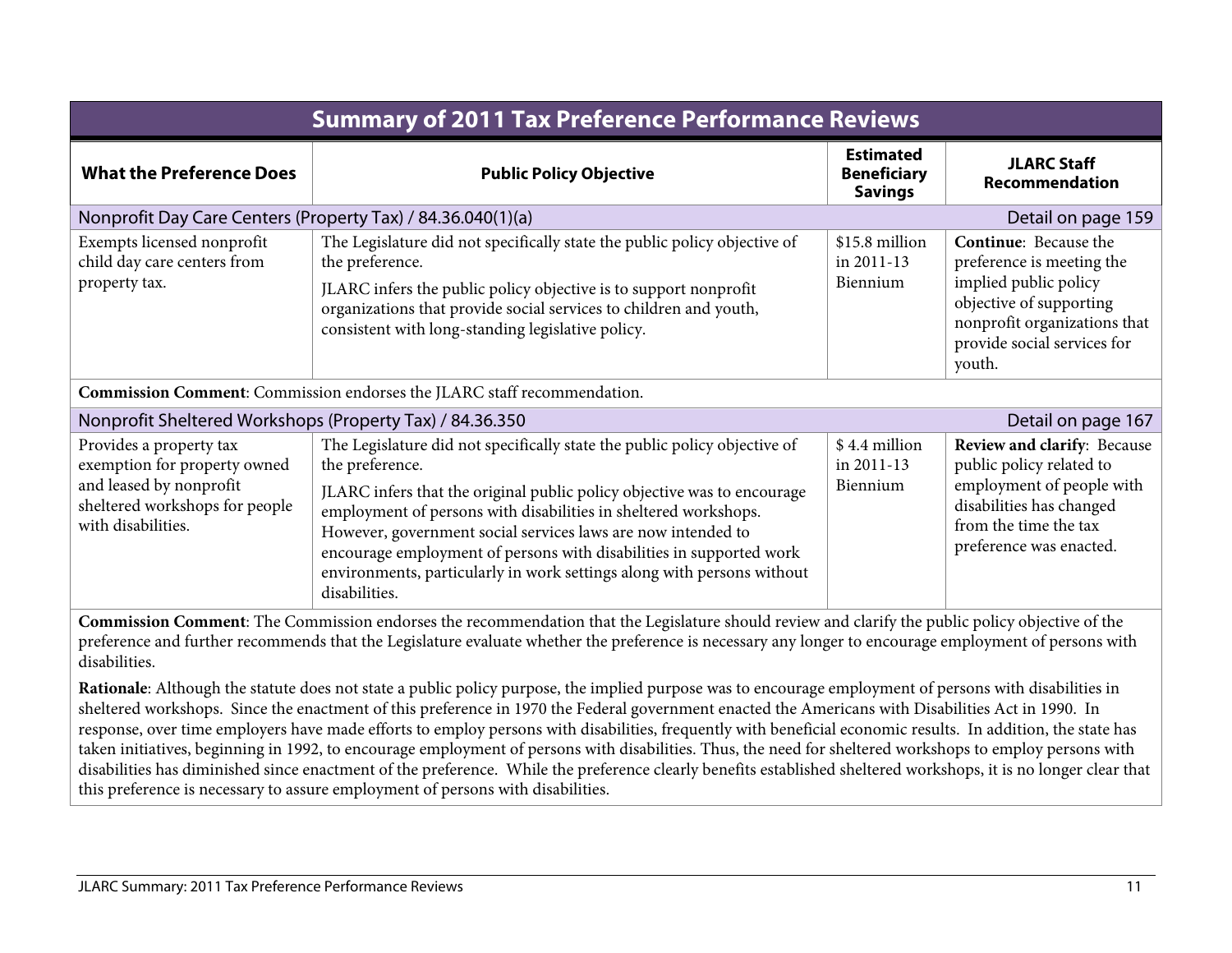<span id="page-13-1"></span><span id="page-13-0"></span>

| <b>Summary of 2011 Tax Preference Performance Reviews</b>                                                                                                                               |                                                                                                                                                                                                                                                                                                                                                                                                                                                                                                                              |                                                          |                                                                                                                                                                                                                         |
|-----------------------------------------------------------------------------------------------------------------------------------------------------------------------------------------|------------------------------------------------------------------------------------------------------------------------------------------------------------------------------------------------------------------------------------------------------------------------------------------------------------------------------------------------------------------------------------------------------------------------------------------------------------------------------------------------------------------------------|----------------------------------------------------------|-------------------------------------------------------------------------------------------------------------------------------------------------------------------------------------------------------------------------|
| <b>What the Preference Does</b>                                                                                                                                                         | <b>Public Policy Objective</b>                                                                                                                                                                                                                                                                                                                                                                                                                                                                                               | <b>Estimated</b><br><b>Beneficiary</b><br><b>Savings</b> | <b>JLARC Staff</b><br>Recommendation                                                                                                                                                                                    |
| Open Space Additional Tax (Property Tax) / 84.34.108(6)                                                                                                                                 |                                                                                                                                                                                                                                                                                                                                                                                                                                                                                                                              |                                                          | Detail on page 175                                                                                                                                                                                                      |
| Provides certain exemptions to<br>the additional tax owed when an<br>owner removes private property<br>from an "open space"<br>designation (referred to as the<br>Current Use Program). | The Legislature did not specifically state the public policy objective of<br>the preference.<br>JLARC infers that the Legislature intended to avoid penalizing owners in<br>certain circumstances:<br>For circumstances beyond the control of the owner;<br>1)<br>Where the change in use is compatible with the purpose of the<br>2)<br>Current Use Program; and<br>Where the property becomes fully exempt from property taxation<br>3)<br>upon transfer to a church or upon qualifying under a new<br>property exemption. | \$3.9 million in<br>$2011 - 13$<br>Biennium              | <b>Continue:</b> Because the<br>preference is achieving the<br>implied public policy<br>objective of avoiding<br>penalizing property owners<br>that remove property from<br>current use under certain<br>circumstances. |
| Commission Comment: Commission endorses the JLARC staff recommendation.                                                                                                                 |                                                                                                                                                                                                                                                                                                                                                                                                                                                                                                                              |                                                          |                                                                                                                                                                                                                         |
| Real Estate Excise Tax Exemptions (Real Estate Excise Tax) / 82.45.010(3)(a)-(m)<br>Detail on page 183                                                                                  |                                                                                                                                                                                                                                                                                                                                                                                                                                                                                                                              |                                                          |                                                                                                                                                                                                                         |
| The preferences specifically<br>exclude 13 types of property<br>transfers or sales from the<br>definition of a taxable "sale" for<br>real estate excise tax purposes.                   | The Legislature did not specifically state the public policy objective of<br>the preference.<br>JLARC assumes these exclusions from the definition of what is a taxable<br>"sale" for real estate excise tax purposes may function to define the tax<br>and its base.                                                                                                                                                                                                                                                        | \$1.4 billion in<br>$2011 - 13$<br>Biennium              | <b>Continue:</b> Because the<br>preferences are meeting the<br>implied public policy<br>objective of defining the tax<br>base for application of the<br>real estate excise tax.                                         |
| Commission Comment: Commission endorses the JLARC staff recommendation.                                                                                                                 |                                                                                                                                                                                                                                                                                                                                                                                                                                                                                                                              |                                                          |                                                                                                                                                                                                                         |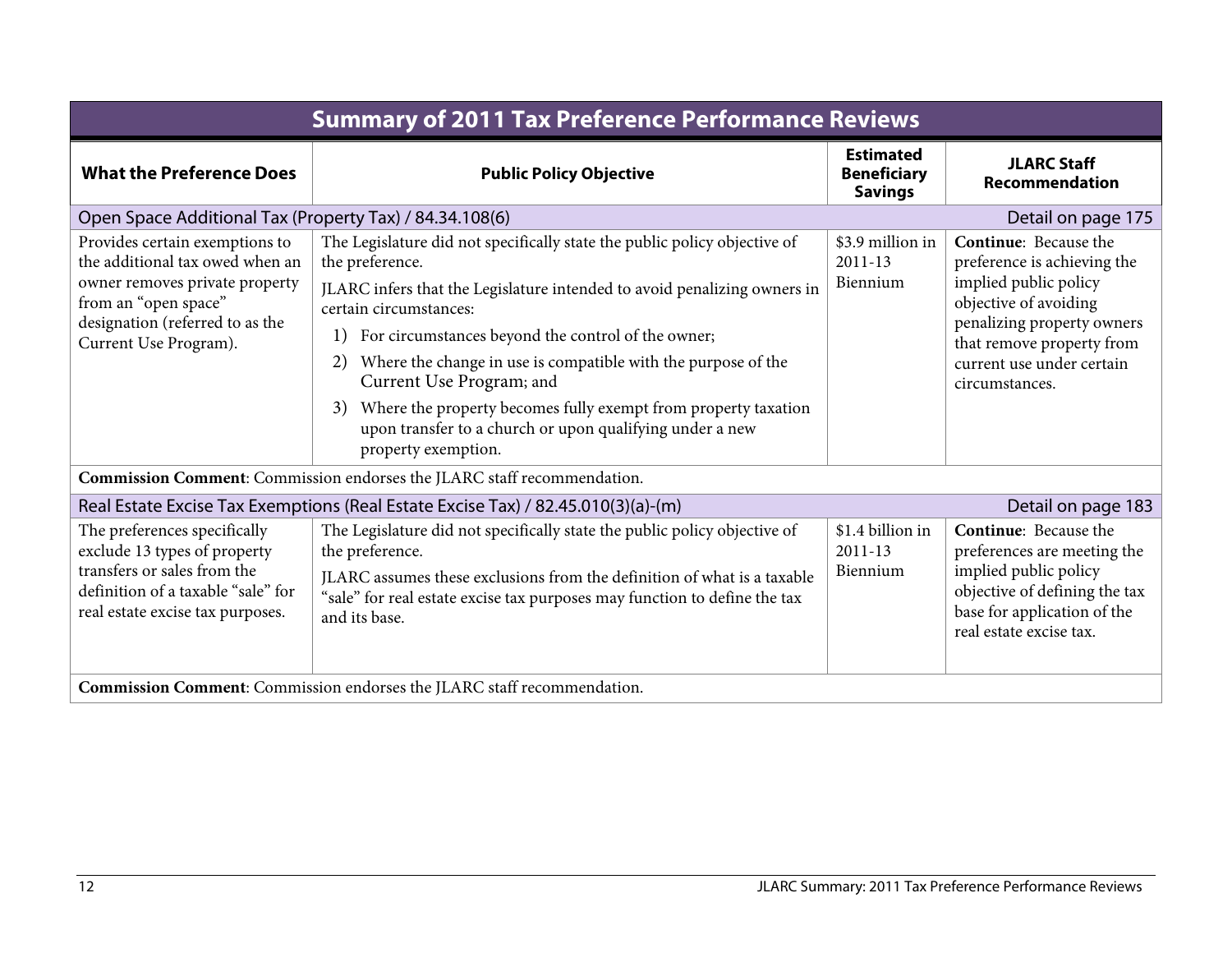<span id="page-14-1"></span><span id="page-14-0"></span>

| <b>Summary of 2011 Tax Preference Performance Reviews</b>                                                                                                                                                                                                                                                                                                                   |                                                                                                                                                                                                                                                                                                                                                           |                                                          |                                                                                                                                                                                        |
|-----------------------------------------------------------------------------------------------------------------------------------------------------------------------------------------------------------------------------------------------------------------------------------------------------------------------------------------------------------------------------|-----------------------------------------------------------------------------------------------------------------------------------------------------------------------------------------------------------------------------------------------------------------------------------------------------------------------------------------------------------|----------------------------------------------------------|----------------------------------------------------------------------------------------------------------------------------------------------------------------------------------------|
| <b>What the Preference Does</b>                                                                                                                                                                                                                                                                                                                                             | <b>Public Policy Objective</b>                                                                                                                                                                                                                                                                                                                            | <b>Estimated</b><br><b>Beneficiary</b><br><b>Savings</b> | <b>JLARC Staff</b><br><b>Recommendation</b>                                                                                                                                            |
|                                                                                                                                                                                                                                                                                                                                                                             | Renewable Energy Machinery (Sales & Use Tax) / 82.08.962; 82.12.962                                                                                                                                                                                                                                                                                       |                                                          | Detail on page 197                                                                                                                                                                     |
| Provides sales and use tax<br>exemptions for renewable<br>energy machinery and<br>equipment used directly in<br>generating electricity from wind,<br>sun, fuel cells, biomass energy,<br>tidal or wave energy, geothermal<br>resources, anaerobic digestion,<br>and technology that converts<br>otherwise lost energy from<br>exhaust, or landfill gas into<br>electricity. | The Legislature did not specifically state the public policy objective of<br>these preferences; however, it did make the preferences temporary.<br>JLARC infers that the Legislature's public policy objective was to<br>encourage and support generation of electricity using renewable energy<br>sources on a temporary basis.                          | \$40.8 million<br>in 2011-13<br>Biennium                 | Allow to expire: Because<br>the Legislature intended the<br>exemptions to be temporary<br>and did not provide<br>performance goals to guide<br>any other assessment of<br>performance. |
|                                                                                                                                                                                                                                                                                                                                                                             | <b>Commission Comment:</b> Commission endorses the JLARC staff recommendation.                                                                                                                                                                                                                                                                            |                                                          |                                                                                                                                                                                        |
|                                                                                                                                                                                                                                                                                                                                                                             | Repaired Goods Delivered Out-of-State (Sales Tax) / 82.08.0265                                                                                                                                                                                                                                                                                            |                                                          | Detail on page 211                                                                                                                                                                     |
| Provides a sales tax exemption<br>to nonresidents for: materials<br>that become a component part<br>of items repaired, installed,<br>cleaned, altered, or improved;<br>and labor charges for items<br>repaired, installed, cleaned, or<br>altered                                                                                                                           | The Legislature did not specifically state the public policy objective of<br>the preference.<br>The implied public policy objective was to remove the disincentive<br>created by the sales tax in order to make Washington merchants who<br>repair, clean, install, etc., items for nonresidents more competitive with<br>business in neighboring states. | \$0 in 2011-13<br>Biennium                               | Terminate: Because<br>Washington's adoption of<br>destination-sourcing for<br>sales tax has made this<br>preference unnecessary.                                                       |
| <b>Commission Comment:</b> Commission endorses the JLARC staff recommendation.                                                                                                                                                                                                                                                                                              |                                                                                                                                                                                                                                                                                                                                                           |                                                          |                                                                                                                                                                                        |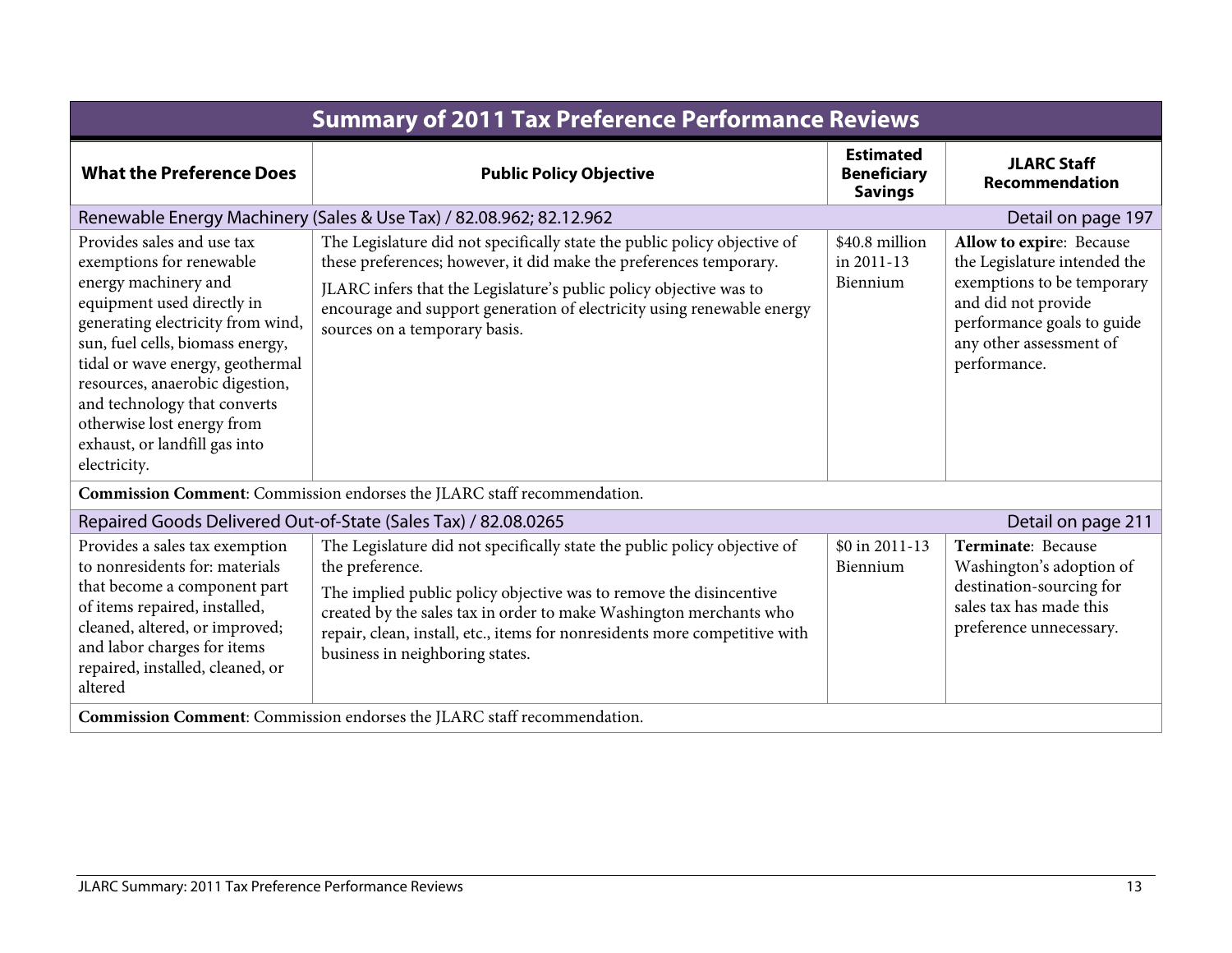<span id="page-15-0"></span>

| <b>Summary of 2011 Tax Preference Performance Reviews</b>                                                                                                                                                                                                                                                               |                                                                                                                                                                                                                                                                                                                 |                                                          |                                                                                                                                                                                                                                              |
|-------------------------------------------------------------------------------------------------------------------------------------------------------------------------------------------------------------------------------------------------------------------------------------------------------------------------|-----------------------------------------------------------------------------------------------------------------------------------------------------------------------------------------------------------------------------------------------------------------------------------------------------------------|----------------------------------------------------------|----------------------------------------------------------------------------------------------------------------------------------------------------------------------------------------------------------------------------------------------|
| <b>What the Preference Does</b>                                                                                                                                                                                                                                                                                         | <b>Public Policy Objective</b>                                                                                                                                                                                                                                                                                  | <b>Estimated</b><br><b>Beneficiary</b><br><b>Savings</b> | <b>JLARC Staff</b><br>Recommendation                                                                                                                                                                                                         |
| Sales of Goods to Certain Nonresidents for Use Outside the State (Sales Tax) / 82.08.0273<br>Detail on page 219                                                                                                                                                                                                         |                                                                                                                                                                                                                                                                                                                 |                                                          |                                                                                                                                                                                                                                              |
| Provides a sales tax exemption<br>on purchases of certain goods<br>for use outside the state to<br>nonresidents from states,<br>possessions, or territories of the<br>U.S. or Canadian provinces or<br>territories that do not impose a<br>sales, use, value-added or similar<br>tax at a rate of 3 percent or<br>more. | The Legislature did not specifically state the public policy objective of<br>the preference.<br>JLARC infers that the preference was intended to support Washington<br>retailers by removing a disincentive for residents of states with a sales<br>tax of less than 3 percent to purchase goods in Washington. | \$58 million in<br>2011-13<br>Biennium                   | <b>Continue:</b> Because the<br>preference is meeting its<br>implied public policy<br>objective of removing a<br>disincentive for residents<br>from states with a sales tax<br>of less than 3 percent to<br>purchase goods in<br>Washington. |

**Commission Comment**: The Commission does not endorse the recommendation because there is ambiguity about the Legislature's public policy objective and the economic benefits and costs; the Legislature should review and clarify the public policy objective and evaluate the economic impacts of this preference.

**Rationale**: The Legislature has not stated an explicit public policy objective for this preference. However, based on various commentaries and patterns of practice, JLARC staff determined that the "implied" public policy objective is to remove a disincentive for nonresidents to purchase goods in Washington. The beneficiaries are businesses that have greater sales than otherwise might be the case, thus benefiting the state's economy. However, it is possible that many of the purchases of goods benefiting from this preference would have occurred in the absence of this preference. To the extent that this has occurred, the state is sacrificing revenue without realizing any offsetting economic benefits. For example, it is possible that purchase of high value items could decline in the absence of this preference while the impact on purchase of low value items might be limited. While it would be difficult and expensive to conduct a thorough analysis of costs and benefits of this preference, it would be useful for the Legislature to consider the benefits and consequences that might stem from limiting the items and geographies covered by this preference.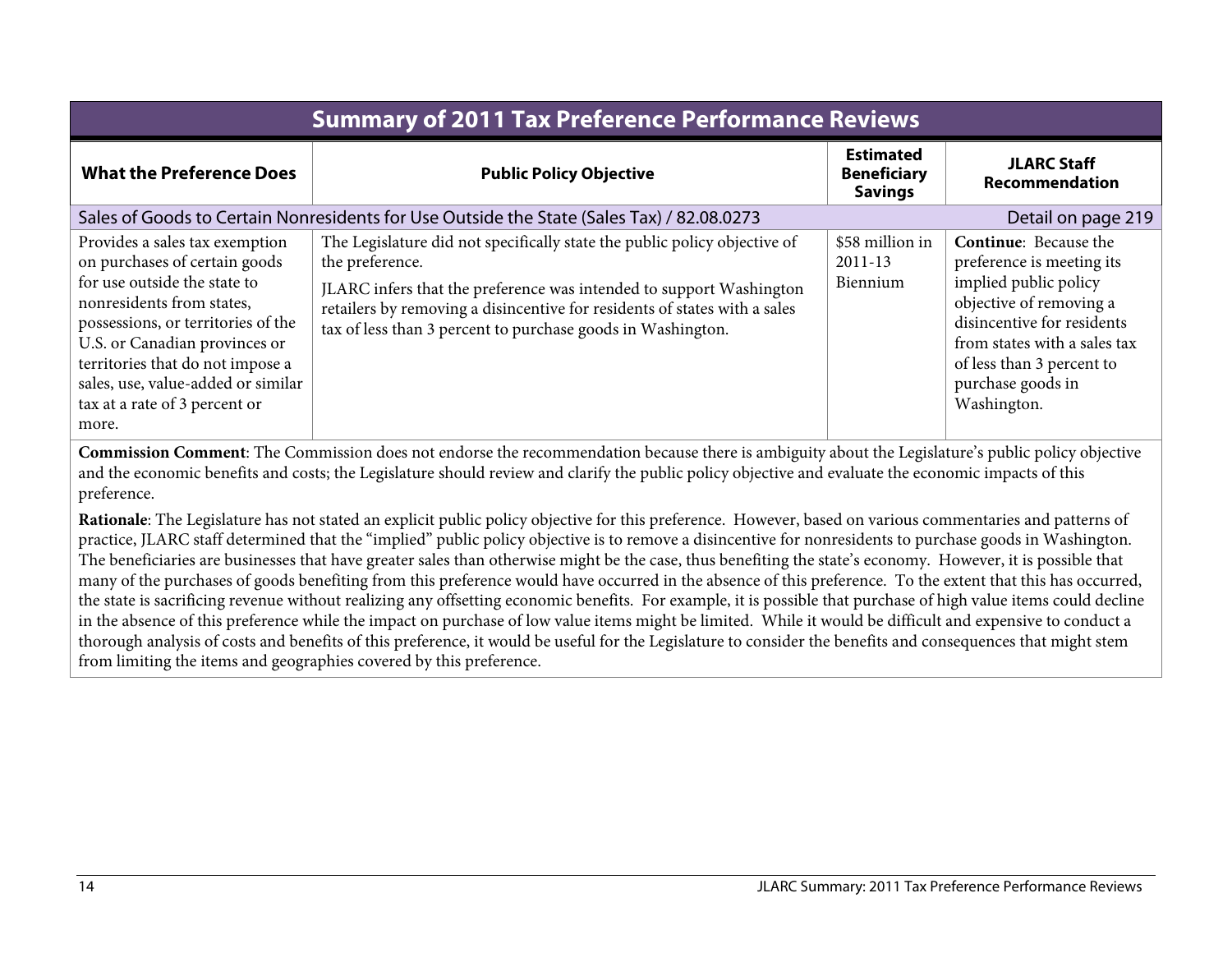<span id="page-16-0"></span>

| <b>Summary of 2011 Tax Preference Performance Reviews</b>                                                                                                                                                                                                                                                                                  |                                                                                                                                                                                                                                                                                                                                                                                                                                                                                                                  |                                                          |                                                                                                                                                                                                                                                |
|--------------------------------------------------------------------------------------------------------------------------------------------------------------------------------------------------------------------------------------------------------------------------------------------------------------------------------------------|------------------------------------------------------------------------------------------------------------------------------------------------------------------------------------------------------------------------------------------------------------------------------------------------------------------------------------------------------------------------------------------------------------------------------------------------------------------------------------------------------------------|----------------------------------------------------------|------------------------------------------------------------------------------------------------------------------------------------------------------------------------------------------------------------------------------------------------|
| <b>What the Preference Does</b>                                                                                                                                                                                                                                                                                                            | <b>Public Policy Objective</b>                                                                                                                                                                                                                                                                                                                                                                                                                                                                                   | <b>Estimated</b><br><b>Beneficiary</b><br><b>Savings</b> | <b>JLARC Staff</b><br>Recommendation                                                                                                                                                                                                           |
| Sales or Use Tax Paid in Another State (Use Tax) / 82.12.035                                                                                                                                                                                                                                                                               |                                                                                                                                                                                                                                                                                                                                                                                                                                                                                                                  |                                                          | Detail on page 233                                                                                                                                                                                                                             |
| Provides a use tax credit against sales and<br>use tax owed in Washington on tangible<br>personal property or certain services for<br>the amount of "legally imposed" sales or<br>use tax paid to another state, possession,<br>territory, or commonwealth of the U.S.<br>or any political subdivision of such, or<br>any foreign country. | The Legislature did not specifically state the public policy<br>objective of the preference.<br>However, the preference is linked to Washington's membership<br>in the Multistate Tax Commission and the Legislature's passage<br>of the Multistate Tax Compact in 1967. Both of these actions<br>were undertaken to provide a structure for states to work<br>cooperatively on multistate tax issues and to avoid duplicative<br>taxation of multistate taxpayers.                                              | \$1million in<br>2009-11<br>Biennium                     | Continue: Because the tax<br>preference is meeting its<br>implied objective of avoiding<br>duplicative taxation to<br>multistate taxpayers.                                                                                                    |
| Commission Comment: Commission endorses the JLARC staff recommendation.                                                                                                                                                                                                                                                                    |                                                                                                                                                                                                                                                                                                                                                                                                                                                                                                                  |                                                          |                                                                                                                                                                                                                                                |
| Shared Real Estate Commissions (Business & Occupation Tax) / 82.04.255<br>Detail on page 241                                                                                                                                                                                                                                               |                                                                                                                                                                                                                                                                                                                                                                                                                                                                                                                  |                                                          |                                                                                                                                                                                                                                                |
| Removes B&O pyramiding by providing<br>real estate brokers participating in the<br>closing of a real estate sale to pay B&O<br>tax on their share of commissions. Also<br>exempts sales agents if the broker has<br>paid tax.                                                                                                              | The Legislature did not specifically state a public policy objective<br>for this preference.<br>The Legislature, through its actions, demonstrated that it did not<br>want to impose the "pyramiding" effect of the B&O tax on the<br>commission shared with real estate agents and with other real<br>estate firms. It is not clear why the Legislature provided a tax<br>preference to the real estate industry and not to other businesses<br>with similar broker-agent and cooperating broker relationships. | \$36 million<br>in 2011-13<br>Biennium                   | Review and clarify: Because<br>it is not clear why the<br>Legislature granted a tax<br>preference to real estate<br>brokers and agents and not<br>to other businesses with<br>similar broker-agent and<br>cooperating broker<br>relationships. |

<span id="page-16-1"></span>**Commission Comment**: The Commission endorses the recommendation that the Legislature should clarify the B&O tax preference for shared real estate commissions and further recommends that the Legislature align B&O tax treatment of real estate brokers and agents to brokers and agents in other industries unless there is a compelling reason for differential treatment.

**Rationale**: The standard approach to applying the B&O tax to commissions received by brokers and agents is that the broker is taxed on the full amount of the commission and the agent, if any, who receives a portion of the broker's commission, must pay an additional B&O tax on the amount he/she receives. This approach is the standard for all but real estate brokers and agents in which case real estate agents are exempted from paying B&O tax. The Legislature did not specify a public policy objective for differential treatment between real estate agents and agents in other industries, such as insurance and investment services. The Washington Realtors, in a letter to the Commission, presented information which may be pertinent to the Legislature's consideration of this preference; however, this information also appears to be pertinent to brokers and agents in other industries and, as such, does not address the issue of differential treatment.